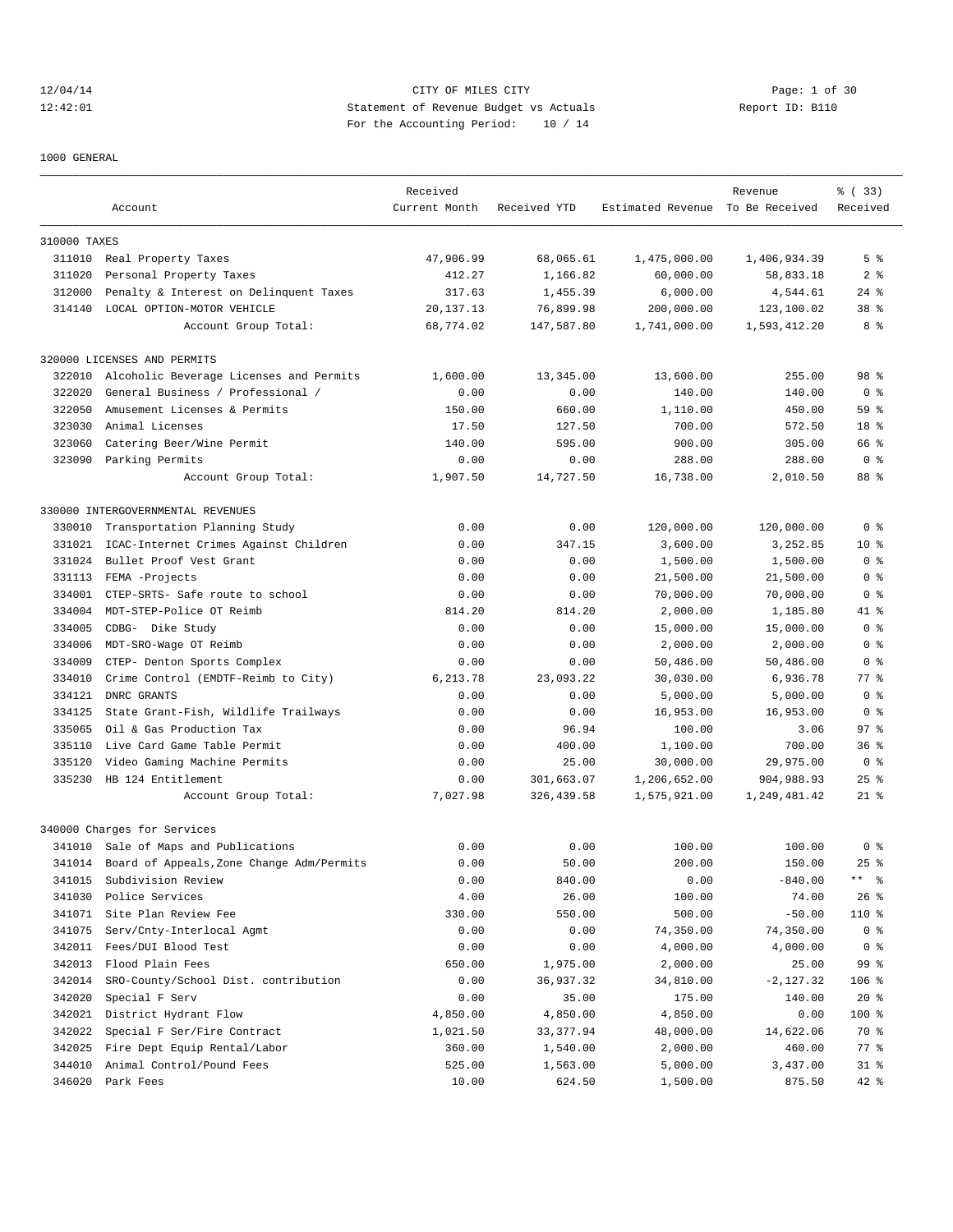# 12/04/14 CITY OF MILES CITY Page: 2 of 30 12:42:01 Statement of Revenue Budget vs Actuals Report ID: B110 For the Accounting Period: 10 / 14

1000 GENERAL

|        |                                     | Received      |              |                   | Revenue        | % ( 33)         |
|--------|-------------------------------------|---------------|--------------|-------------------|----------------|-----------------|
|        | Account                             | Current Month | Received YTD | Estimated Revenue | To Be Received | Received        |
| 346030 | Swimming Pool Fees                  | 0.00          | 7.727.49     | 10,000.00         | 2,272.51       | 77.8            |
|        | Account Group Total:                | 7,750.50      | 90,096.25    | 187,585.00        | 97,488.75      | $48*$           |
|        | 350000 FINES AND FORFEITURES        |               |              |                   |                |                 |
| 351030 | Fines/Surcharges/etc                | 19,358.00     | 57,080.43    | 180,000.00        | 122,919.57     | 328             |
| 351031 | Adm Fees (Court)                    | 0.00          | 775.00       | 25,000.00         | 24, 225.00     | 3 <sup>8</sup>  |
| 351035 | Animal Control Court Revenue        | 395.00        | 1,890.00     | 7,500.00          | 5,610.00       | 25%             |
|        | Account Group Total:                | 19,753.00     | 59,745.43    | 212,500.00        | 152,754.57     | $28$ %          |
|        | 360000 MISCELLANEOUS REVENUE        |               |              |                   |                |                 |
| 361005 | MidRivers Franchise Fees            | 22, 278.79    | 45, 119.94   | 105,000.00        | 59,880.06      | 43.8            |
| 361010 | Land Rental                         | 100.00        | 27,754.90    | 32,000.00         | 4,245.10       | 87%             |
| 361020 | Building Rentals                    | 1,349.99      | 5,399.96     | 16,100.00         | 10,700.04      | $34$ $%$        |
| 362020 | MISC REVENUE                        | 0.00          | 1,095.13     | 4,000.00          | 2,904.87       | 27%             |
| 365000 | Contributions and Donations         | 0.00          | 100.00       | 5,000.00          | 4,900.00       | 2 <sup>8</sup>  |
| 365011 | MCPDTasers                          | 0.00          | 0.00         | 20,000.00         | 20,000.00      | 0 <sup>8</sup>  |
| 366040 | Misc.-BHS                           | 0.00          | 0.00         | 800.00            | 800.00         | 0 <sup>8</sup>  |
| 366050 | Sale of Junk/Salvage-PD cars        | 0.00          | 0.00         | 1,000.00          | 1,000.00       | 0 <sup>8</sup>  |
|        | Account Group Total:                | 23,728.78     | 79,469.93    | 183,900.00        | 104,430.07     | $43$ %          |
|        | 370000 INVESTMENT EARNINGS          |               |              |                   |                |                 |
|        | 371010 Investment Earnings          | 0.00          | 351.48       | 1,600.00          | 1,248.52       | $22$ $%$        |
|        | Account Group Total:                | 0.00          | 351.48       | 1,600.00          | 1,248.52       | $22$ $%$        |
|        | 380000 OTHER FINANCING SOURCES      |               |              |                   |                |                 |
|        | 383000 Interfund Operating Transfer | 17,897.92     | 106, 453.33  | 548,759.00        | 442,305.67     | 19 <sup>°</sup> |
|        | Account Group Total:                | 17,897.92     | 106, 453.33  | 548,759.00        | 442,305.67     | 19 <sup>°</sup> |
|        | Total:<br>Fund                      | 146,839.70    | 824,871.30   | 4,468,003.00      | 3,643,131.70   | 18 <sup>8</sup> |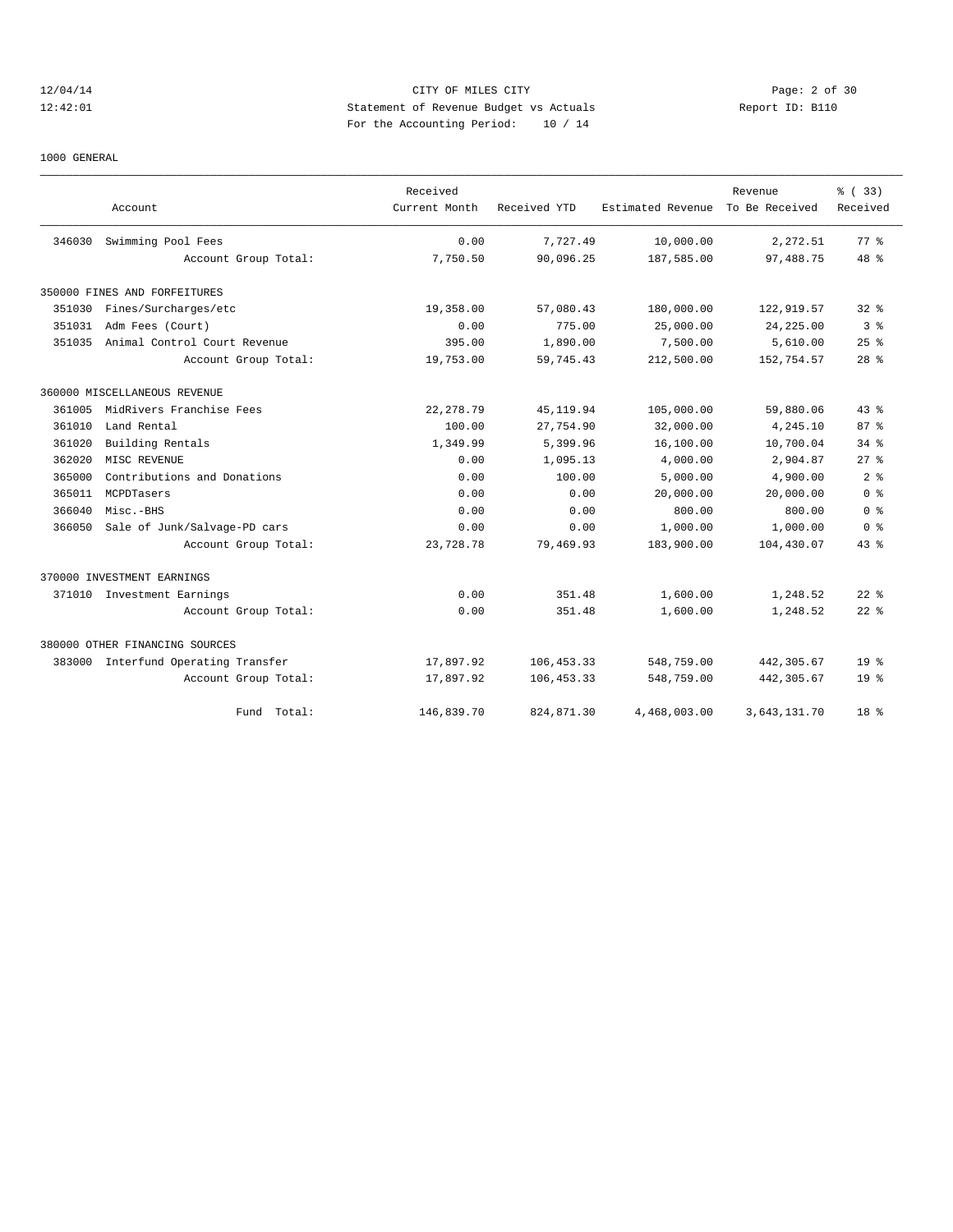# 12/04/14 CITY OF MILES CITY Page: 3 of 30 12:42:01 Statement of Revenue Budget vs Actuals Report ID: B110 For the Accounting Period: 10 / 14

# 2220 LIBRARY

|        |                                   | Received      |              |                   | Revenue        | % (33)              |
|--------|-----------------------------------|---------------|--------------|-------------------|----------------|---------------------|
|        | Account                           | Current Month | Received YTD | Estimated Revenue | To Be Received | Received            |
|        | 340000 Charges for Services       |               |              |                   |                |                     |
| 341075 | Serv/Cnty-Interlocal Agmt         | 0.00          | 0.00         | 39,023.00         | 39,023.00      | 0 <sup>8</sup>      |
| 346070 | Library Fees                      | 301.50        | 1,112.55     | 4,000.00          | 2,887.45       | $28$ %              |
| 346074 | Book Sales                        | 22.15         | 143.80       | 400.00            | 256.20         | 36 <sup>8</sup>     |
|        | Account Group Total:              | 323.65        | 1,256.35     | 43,423.00         | 42,166.65      | 3 <sup>°</sup>      |
|        | 360000 MISCELLANEOUS REVENUE      |               |              |                   |                |                     |
| 365035 | Donation-Library Board of Trustee | 0.00          | 1,459.67     | 0.00              | $-1,459.67$    | $***$ $\frac{6}{6}$ |
|        | Account Group Total:              | 0.00          | 1,459.67     | 0.00              | $-1,459.67$    | $***$ $ -$          |
|        | 380000 OTHER FINANCING SOURCES    |               |              |                   |                |                     |
| 383000 | Interfund Operating Transfer      | 23,978.25     | 95,913.00    | 287,739.00        | 191,826.00     | $33*$               |
|        | Account Group Total:              | 23,978.25     | 95,913.00    | 287,739.00        | 191,826.00     | 33 <sup>8</sup>     |
|        | Fund Total:                       | 24,301.90     | 98,629.02    | 331,162.00        | 232,532.98     | $30*$               |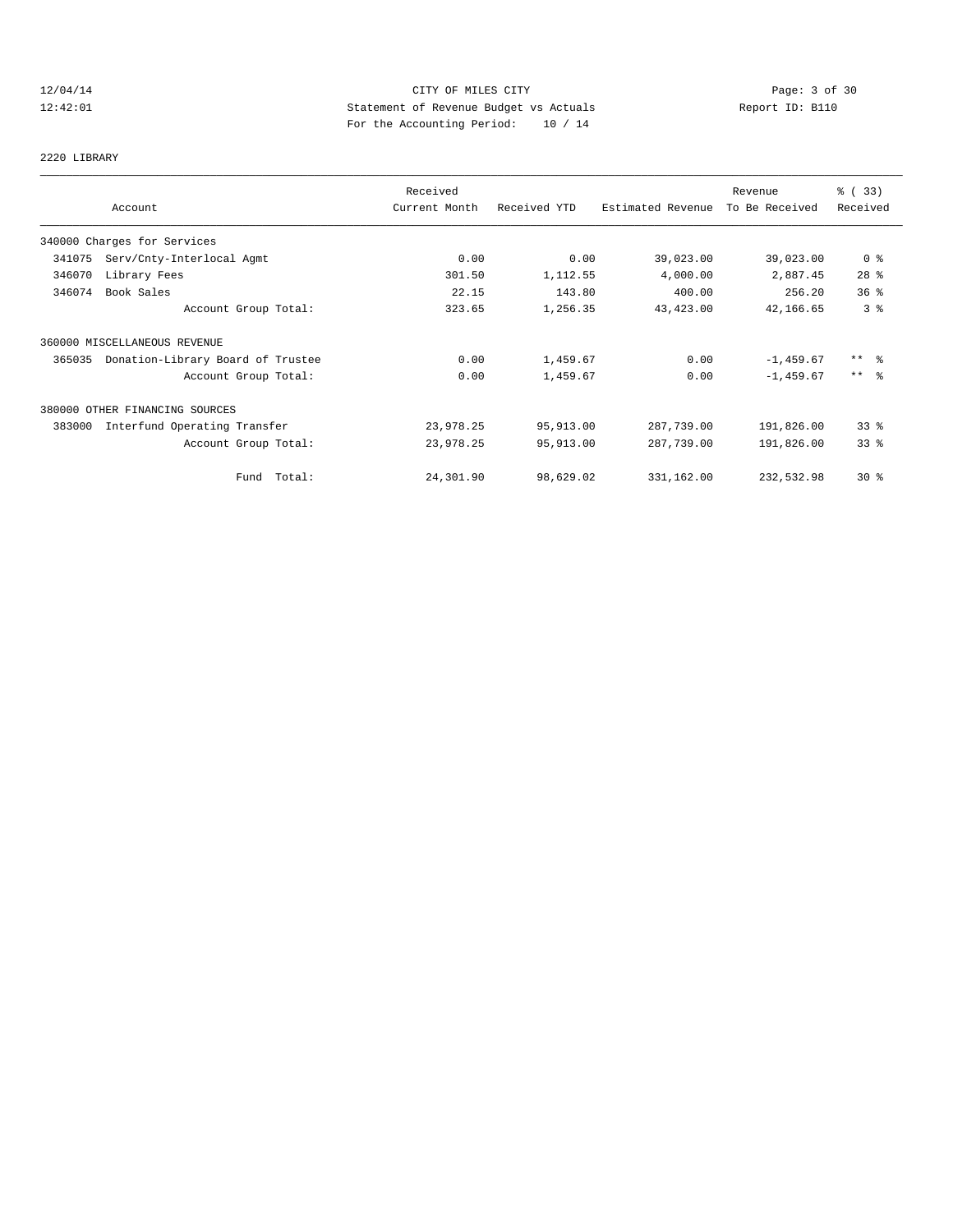# 12/04/14 CITY OF MILES CITY Page: 4 of 30<br>12:42:01 Statement of Revenue Budget vs Actuals Report ID: B110<br>12:42:01 Pay the Accumulate Deviced: 2011 12:42:01 Statement of Revenue Budget vs Actuals Report ID: B110 For the Accounting Period: 10 / 14

#### 2260 EMERGENCY DISASTER

|              | Account                                | Received<br>Current Month | Received YTD | Estimated Revenue | Revenue<br>To Be Received | 8 (33)<br>Received |  |
|--------------|----------------------------------------|---------------------------|--------------|-------------------|---------------------------|--------------------|--|
| 310000 TAXES |                                        |                           |              |                   |                           |                    |  |
| 311010       | Real Property Taxes                    | 0.00                      | 0.43         | 0.00              | $-0.43$                   | $***$ %            |  |
| 312000       | Penalty & Interest on Delinquent Taxes | 3.02                      | 13.85        | 0.00              | $-13.85$                  | $***$ %            |  |
|              | Account Group Total:                   | 3.02                      | 14.28        | 0.00              | $-14.28$                  | $***$ 8            |  |
|              | Fund Total:                            | 3.02                      | 14.28        | 0.00              | $-14.28$                  | $***$ 8            |  |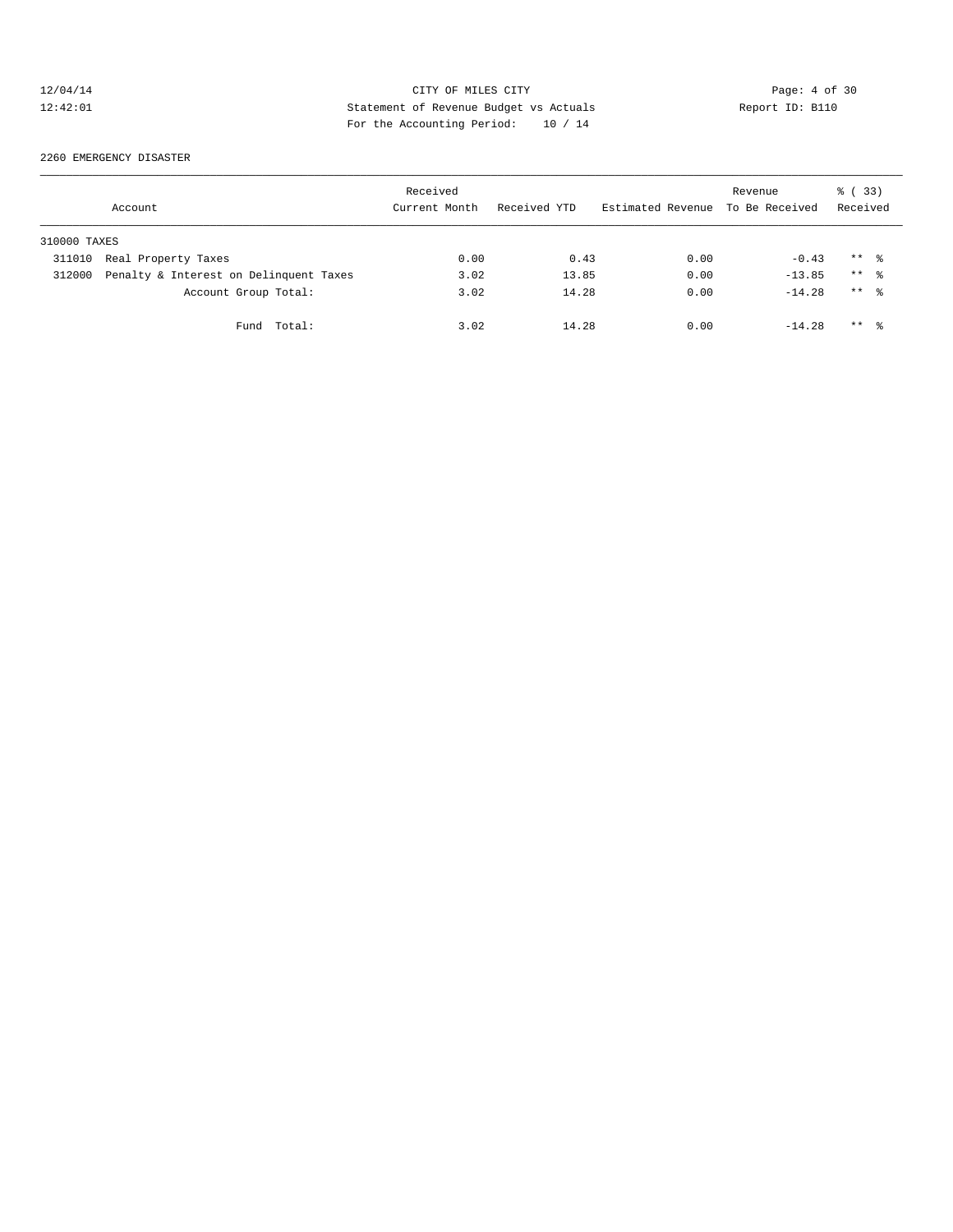# 12/04/14 CITY OF MILES CITY CITY Page: 5 of 30<br>12:42:01 Statement of Revenue Budget vs Actuals Report ID: B110<br>12:42:01 Pay the Assembly Design and 10 (14 12:42:01 Statement of Revenue Budget vs Actuals Report ID: B110 For the Accounting Period: 10 / 14

#### 2270 Health

| Account                                | Received<br>Current Month | Received YTD | Estimated Revenue | Revenue<br>To Be Received | % (33)<br>Received |
|----------------------------------------|---------------------------|--------------|-------------------|---------------------------|--------------------|
| 340000 Charges for Services            |                           |              |                   |                           |                    |
| Health Inspection Fees<br>344030       | 3,141.00                  | 16,925.50    | 15,000.00         | $-1,925.50$               | $113*$             |
| Account Group Total:                   | 3,141.00                  | 16,925.50    | 15,000.00         | $-1,925.50$               | $113*$             |
| 380000<br>OTHER FINANCING SOURCES      |                           |              |                   |                           |                    |
| Interfund Operating Transfer<br>383000 | 0.00                      | 0.00         | 30,000.00         | 30,000.00                 | 0 <sup>8</sup>     |
| Account Group Total:                   | 0.00                      | 0.00         | 30,000.00         | 30,000.00                 | 0 <sup>8</sup>     |
| Total:<br>Fund                         | 3,141.00                  | 16,925.50    | 45,000.00         | 28,074.50                 | 38 %               |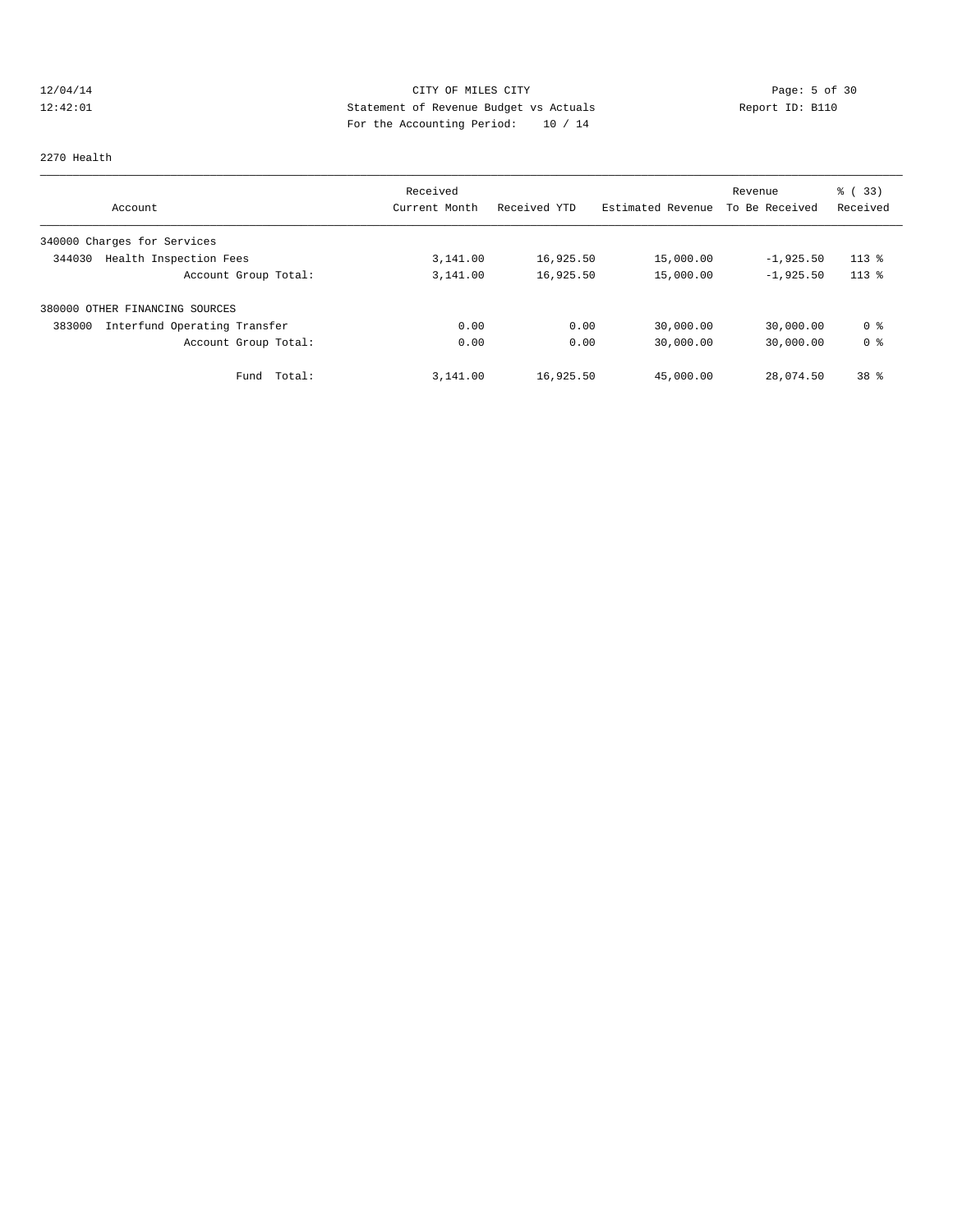# 12/04/14 CITY OF MILES CITY Page: 6 of 30 12:42:01 Statement of Revenue Budget vs Actuals Report ID: B110 For the Accounting Period: 10 / 14

2350 Local Government/Study Commission

| Account                       |             | Received<br>Current Month | Received YTD |        | Estimated Revenue To Be Received | Revenue   | 8 (33)<br>Received |
|-------------------------------|-------------|---------------------------|--------------|--------|----------------------------------|-----------|--------------------|
| 310000 TAXES                  |             |                           |              |        |                                  |           |                    |
| Real Property Taxes<br>311010 |             | 210.50                    |              | 210.50 | 14,142.00                        | 13,931.50 | 1 %                |
| Account Group Total:          |             | 210.50                    |              | 210.50 | 14,142.00                        | 13,931.50 | 1 %                |
|                               | Fund Total: | 210.50                    |              | 210.50 | 14,142.00                        | 13,931.50 | 1 %                |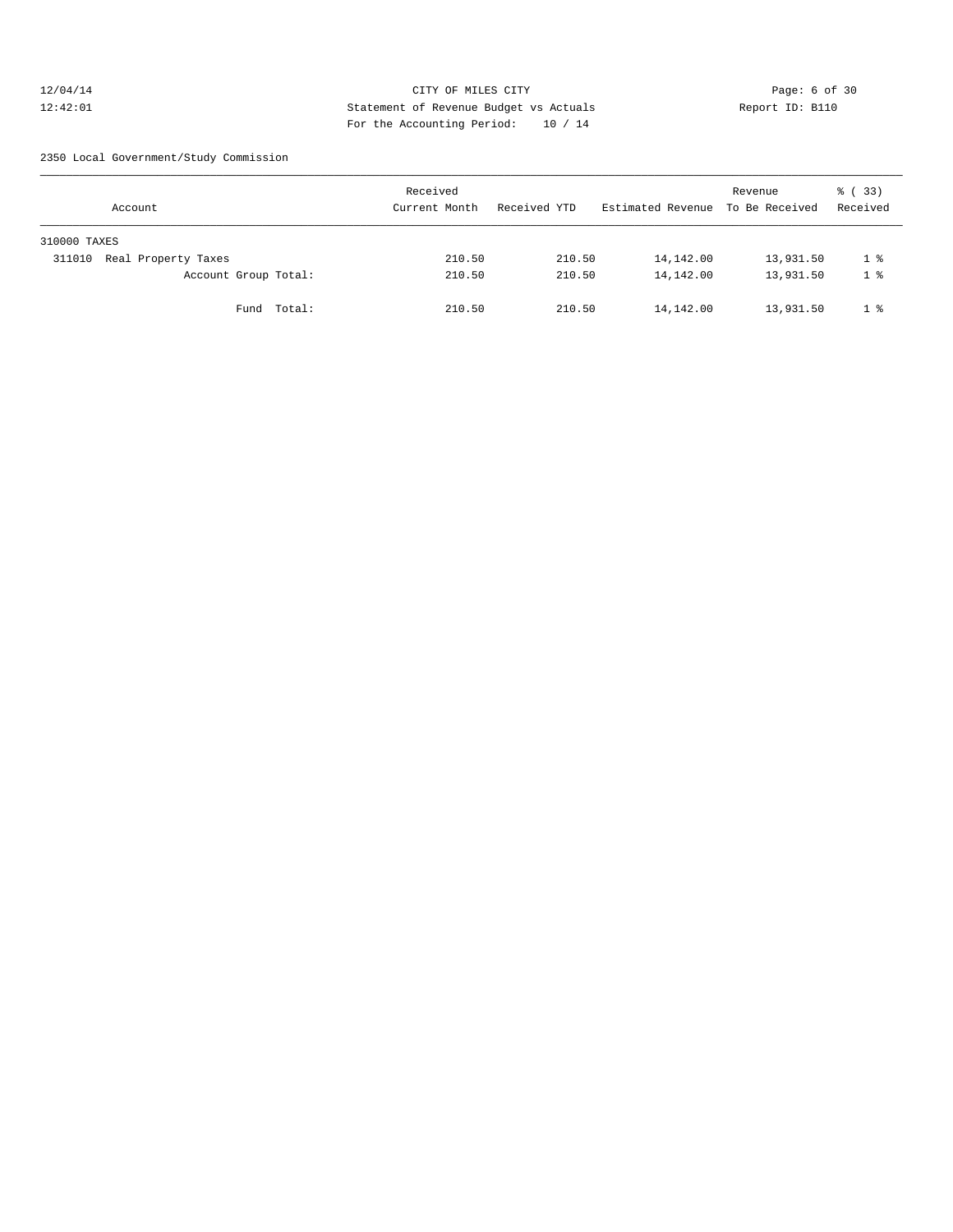# 12/04/14 CITY OF MILES CITY Page: 7 of 30 12:42:01 Statement of Revenue Budget vs Actuals Report ID: B110 For the Accounting Period: 10 / 14

2372 Permissive Medical Levy

|              | Account                                | Received<br>Current Month | Received YTD | Estimated Revenue | Revenue<br>To Be Received | 8 (33)<br>Received |
|--------------|----------------------------------------|---------------------------|--------------|-------------------|---------------------------|--------------------|
| 310000 TAXES |                                        |                           |              |                   |                           |                    |
| 311010       | Real Property Taxes                    | 5, 211.84                 | 7,204.24     | 162,064.00        | 154,859.76                | 4 %                |
| 311020       | Personal Property Taxes                | 40.81                     | 115.63       | 0.00              | $-115.63$                 | $***$ $\approx$    |
| 312000       | Penalty & Interest on Delinquent Taxes | 10.59                     | 48.55        | 0.00              | $-48.55$                  | $***$ 8            |
|              | Account Group Total:                   | 5,263.24                  | 7.368.42     | 162,064.00        | 154,695.58                | 5 <sup>8</sup>     |
|              | Total:<br>Fund                         | 5,263.24                  | 7,368.42     | 162,064.00        | 154,695.58                | 5 <sup>°</sup>     |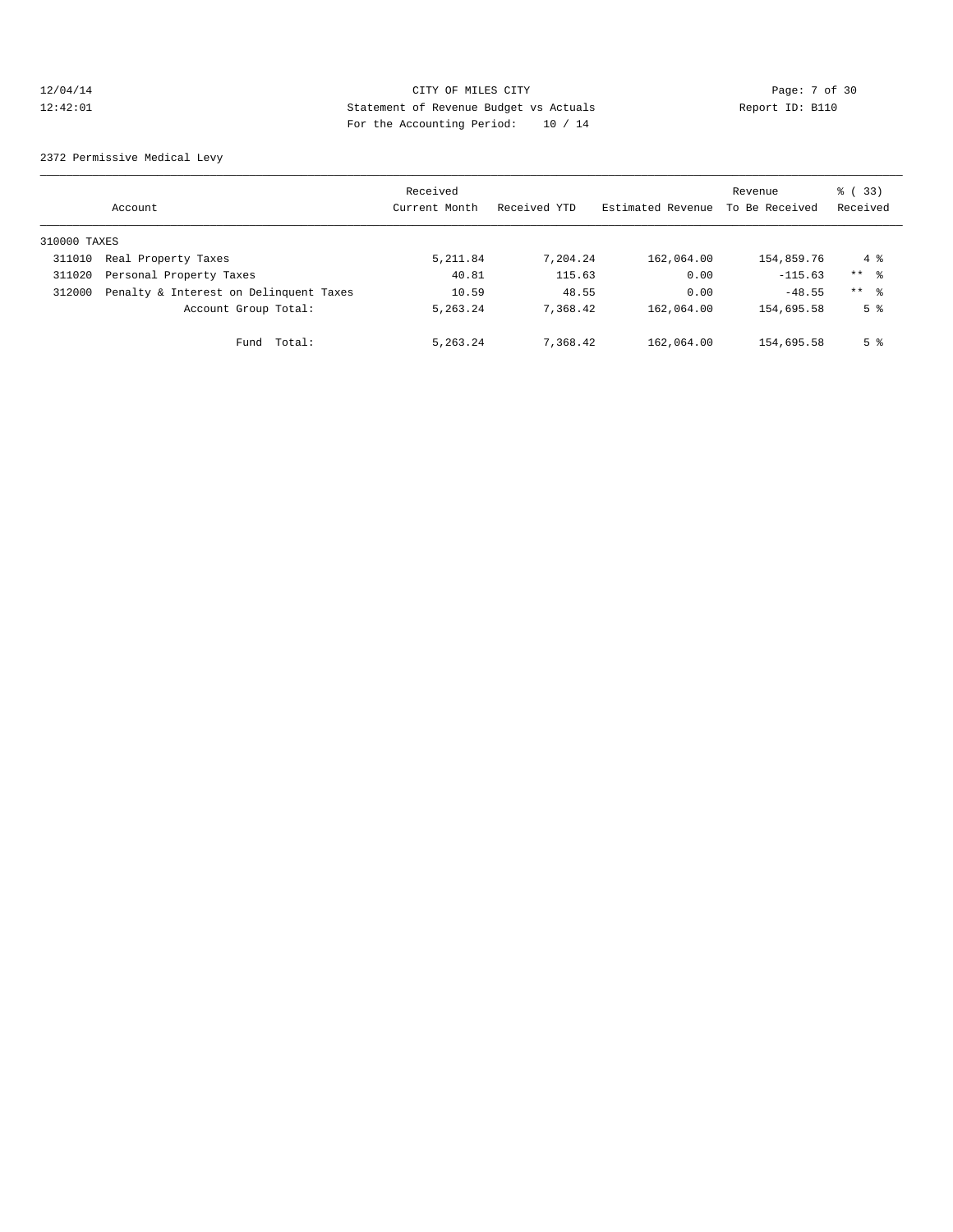# 12/04/14 CITY OF MILES CITY CITY Page: 8 of 30<br>12:42:01 Statement of Revenue Budget vs Actuals Report ID: B110 12:42:01 Statement of Revenue Budget vs Actuals Report ID: B110 For the Accounting Period: 10 / 14

#### 2394 BUILDING CODE ENFORCEMENT

| Account                              | Received<br>Current Month | Received YTD | Estimated Revenue | Revenue<br>To Be Received | 8 (33)<br>Received |
|--------------------------------------|---------------------------|--------------|-------------------|---------------------------|--------------------|
| 320000 LICENSES AND PERMITS          |                           |              |                   |                           |                    |
| Building & Related Permits<br>323010 | 5, 413.25                 | 17,312.58    | 75,000.00         | 57,687.42                 | $23$ $%$           |
| Account Group Total:                 | 5, 413.25                 | 17,312.58    | 75,000.00         | 57,687.42                 | $23$ $%$           |
| Fund Total:                          | 5, 413.25                 | 17,312.58    | 75,000.00         | 57,687.42                 | $23$ $%$           |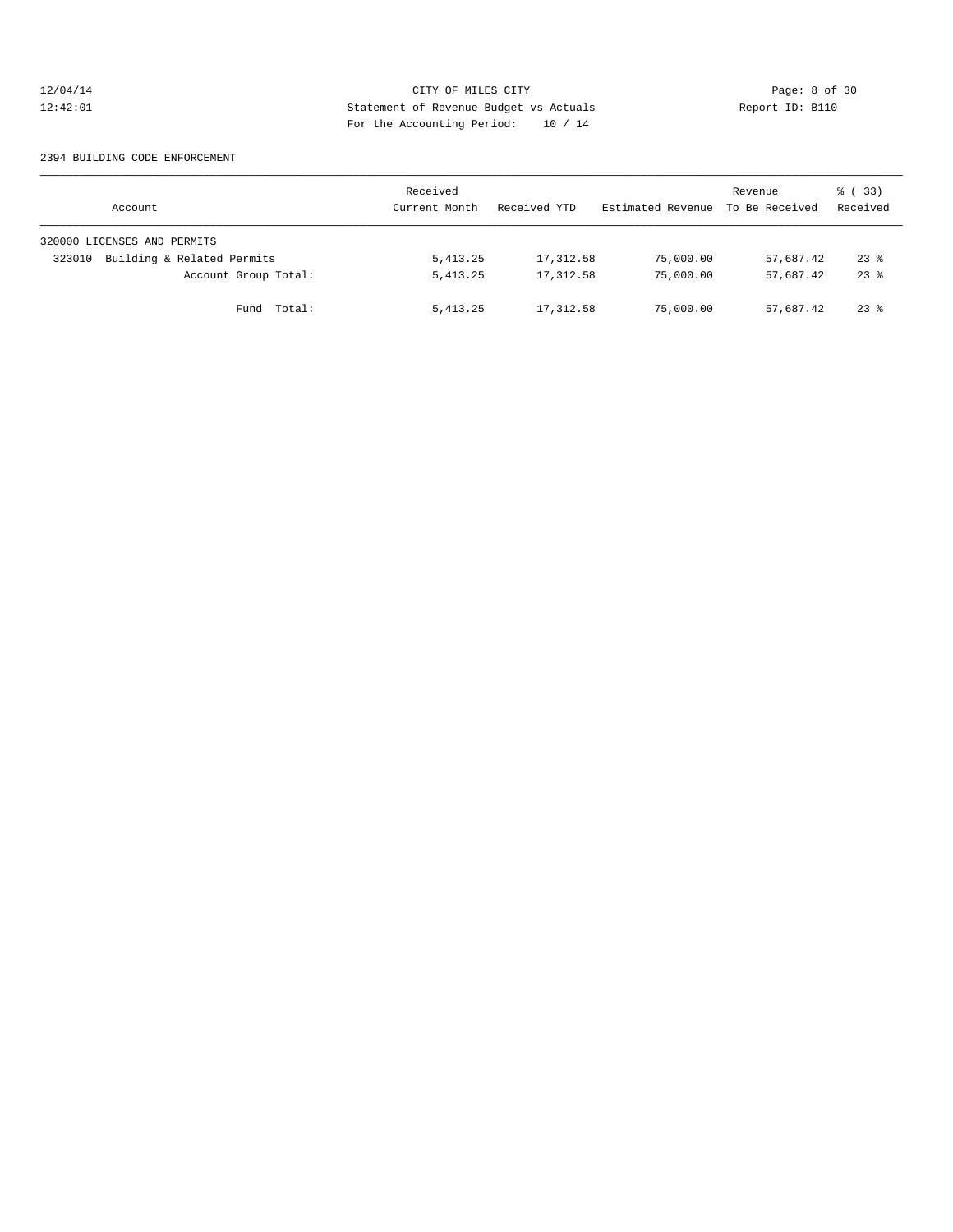# 12/04/14 CITY OF MILES CITY Page: 9 of 30<br>12:42:01 Statement of Revenue Budget vs Actuals Report ID: B110<br>12:42:01 Pay the Assembly Design and 10 (14 12:42:01 Statement of Revenue Budget vs Actuals Report ID: B110 For the Accounting Period: 10 / 14

2400 LTG M D#165-(Gen City)

|        |                                          | Received      |              |                   | Revenue        | % (33)   |
|--------|------------------------------------------|---------------|--------------|-------------------|----------------|----------|
|        | Account                                  | Current Month | Received YTD | Estimated Revenue | To Be Received | Received |
|        | 360000 MISCELLANEOUS REVENUE             |               |              |                   |                |          |
| 363010 | Maintenance Assessments                  | 7,889.58      | 11,499.13    | 161,468.00        | 149,968.87     | 7 %      |
| 363040 | Penalty & Interest on Deling Assessments | 57.77         | 270.54       | 500.00            | 229.46         | $54$ $%$ |
|        | Account Group Total:                     | 7,947.35      | 11,769.67    | 161,968.00        | 150,198.33     | 7 %      |
|        | 370000 INVESTMENT EARNINGS               |               |              |                   |                |          |
| 371010 | Investment Earnings                      | 0.00          | 13.85        | 100.00            | 86.15          | $14*$    |
|        | Account Group Total:                     | 0.00          | 13.85        | 100.00            | 86.15          | $14*$    |
|        | Total:<br>Fund                           | 7.947.35      | 11,783.52    | 162,068.00        | 150,284.48     | 7 %      |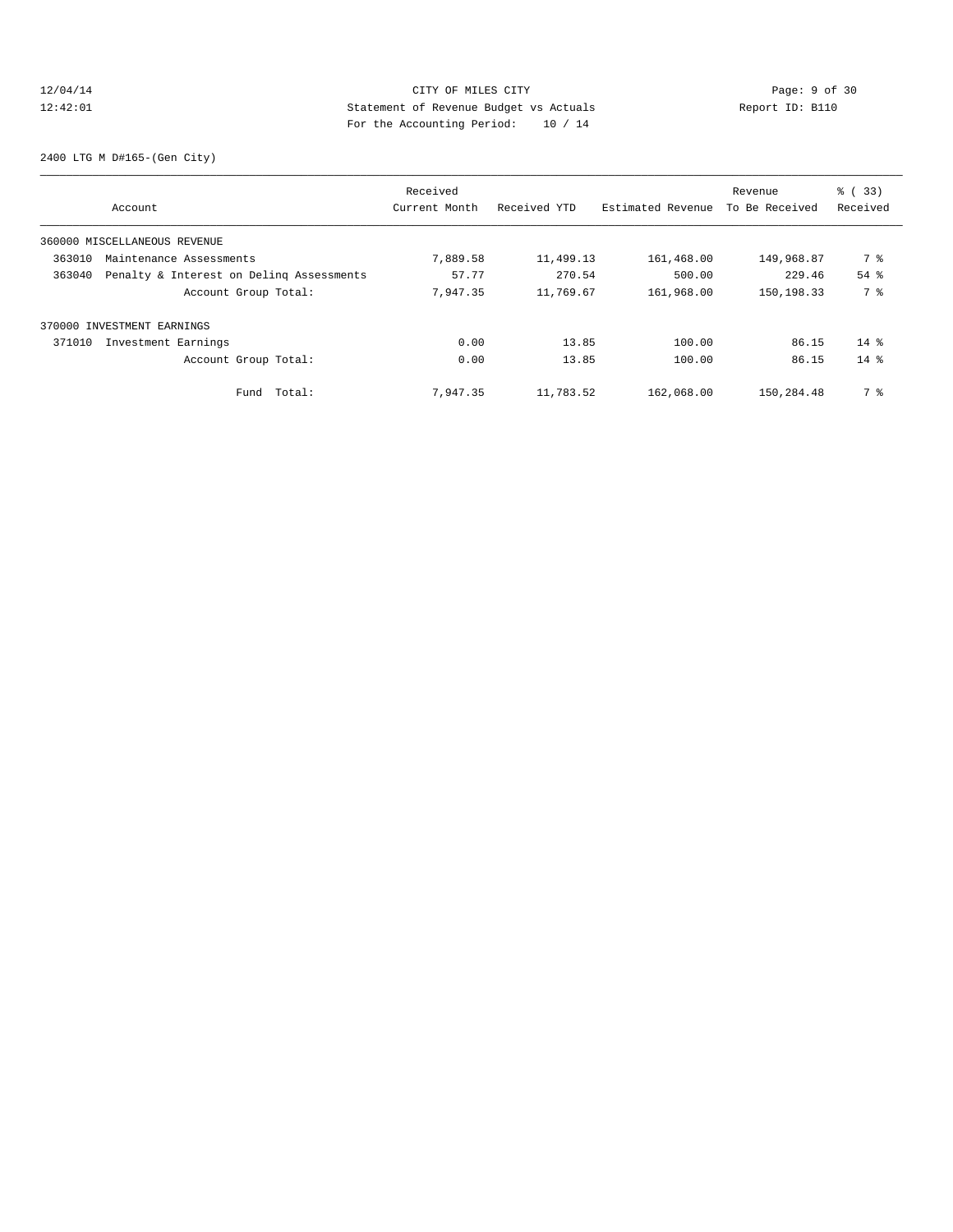# 12/04/14 Page: 10 of 30 12:42:01 Statement of Revenue Budget vs Actuals Report ID: B110 For the Accounting Period: 10 / 14

2420 LTG M D#167-(MilesAddn Etc)

|        |                                          | Received      |              |                   | Revenue        | % (33)          |
|--------|------------------------------------------|---------------|--------------|-------------------|----------------|-----------------|
|        | Account                                  | Current Month | Received YTD | Estimated Revenue | To Be Received | Received        |
|        | 360000 MISCELLANEOUS REVENUE             |               |              |                   |                |                 |
| 363010 | Maintenance Assessments                  | 1,546.42      | 2,361.64     | 32,570.00         | 30,208.36      | 7 %             |
| 363040 | Penalty & Interest on Deling Assessments | 2.38          | 45.74        | 100.00            | 54.26          | $46*$           |
|        | Account Group Total:                     | 1,548.80      | 2,407.38     | 32,670.00         | 30,262.62      | 7 %             |
|        | 370000 INVESTMENT EARNINGS               |               |              |                   |                |                 |
| 371010 | Investment Earnings                      | 0.00          | 2.44         | 0.00              | $-2.44$        | $***$ %         |
|        | Account Group Total:                     | 0.00          | 2.44         | 0.00              | $-2.44$        | $***$ $\approx$ |
|        | Total:<br>Fund                           | 1,548.80      | 2,409.82     | 32,670.00         | 30,260.18      | 7 %             |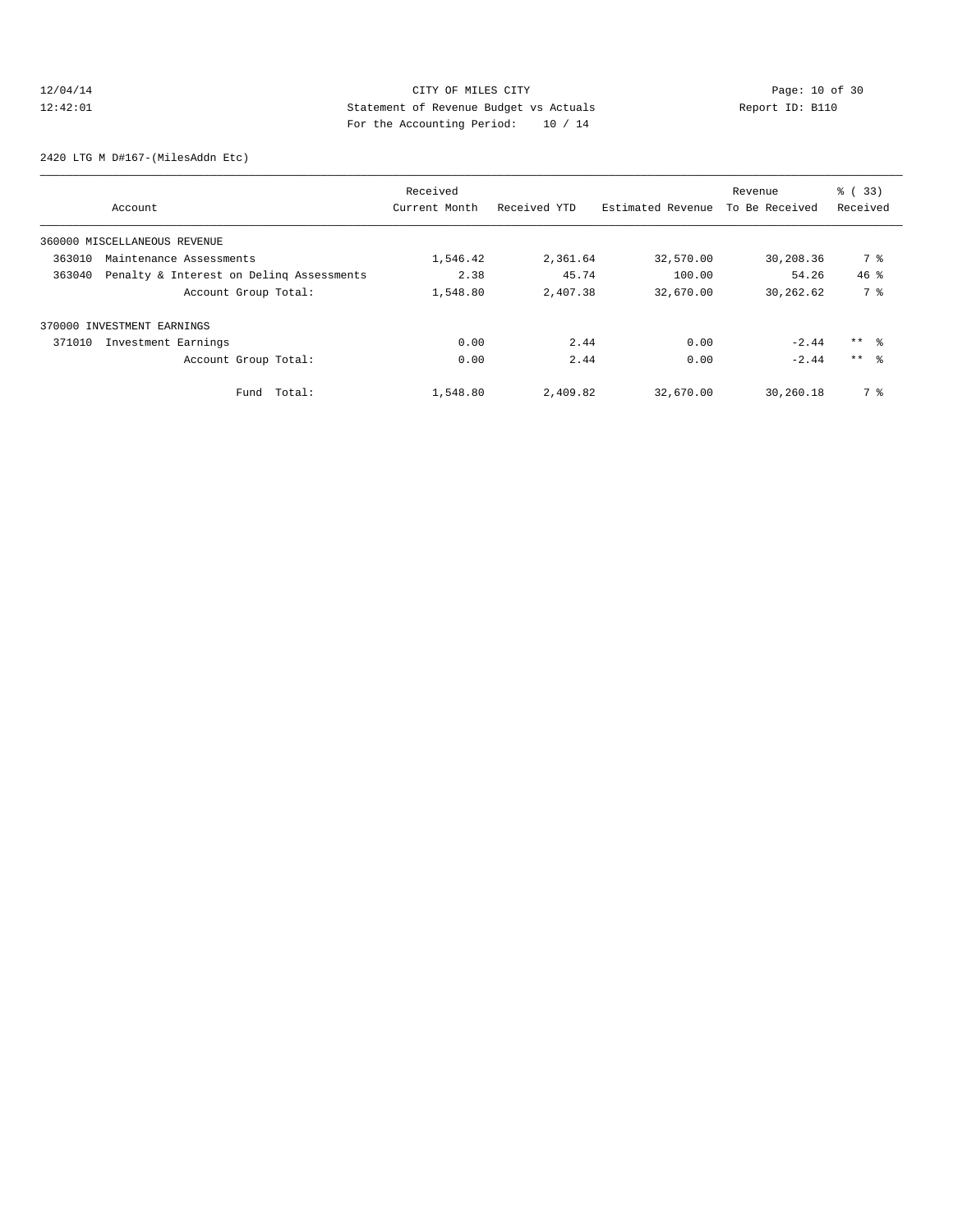# 12/04/14 Page: 11 of 30 12:42:01 Statement of Revenue Budget vs Actuals Report ID: B110 For the Accounting Period: 10 / 14

2430 LTG M D#171-(Balsam Est)

|        |                                          | Received      |              |                   | Revenue        | % (33)          |
|--------|------------------------------------------|---------------|--------------|-------------------|----------------|-----------------|
|        | Account                                  | Current Month | Received YTD | Estimated Revenue | To Be Received | Received        |
|        | 360000 MISCELLANEOUS REVENUE             |               |              |                   |                |                 |
| 363010 | Maintenance Assessments                  | 284.13        | 334.45       | 4,034.00          | 3,699.55       | 8 %             |
| 363040 | Penalty & Interest on Deling Assessments | 0.00          | 2.51         | 0.00              | $-2.51$        | $***$ $ -$      |
|        | Account Group Total:                     | 284.13        | 336.96       | 4,034.00          | 3,697.04       | 8 %             |
|        | 370000 INVESTMENT EARNINGS               |               |              |                   |                |                 |
| 371010 | Investment Earnings                      | 0.00          | 0.17         | 0.00              | $-0.17$        | $***$ $\approx$ |
|        | Account Group Total:                     | 0.00          | 0.17         | 0.00              | $-0.17$        | $***$ $\approx$ |
|        | Total:<br>Fund                           | 284.13        | 337.13       | 4,034.00          | 3,696.87       | 8 %             |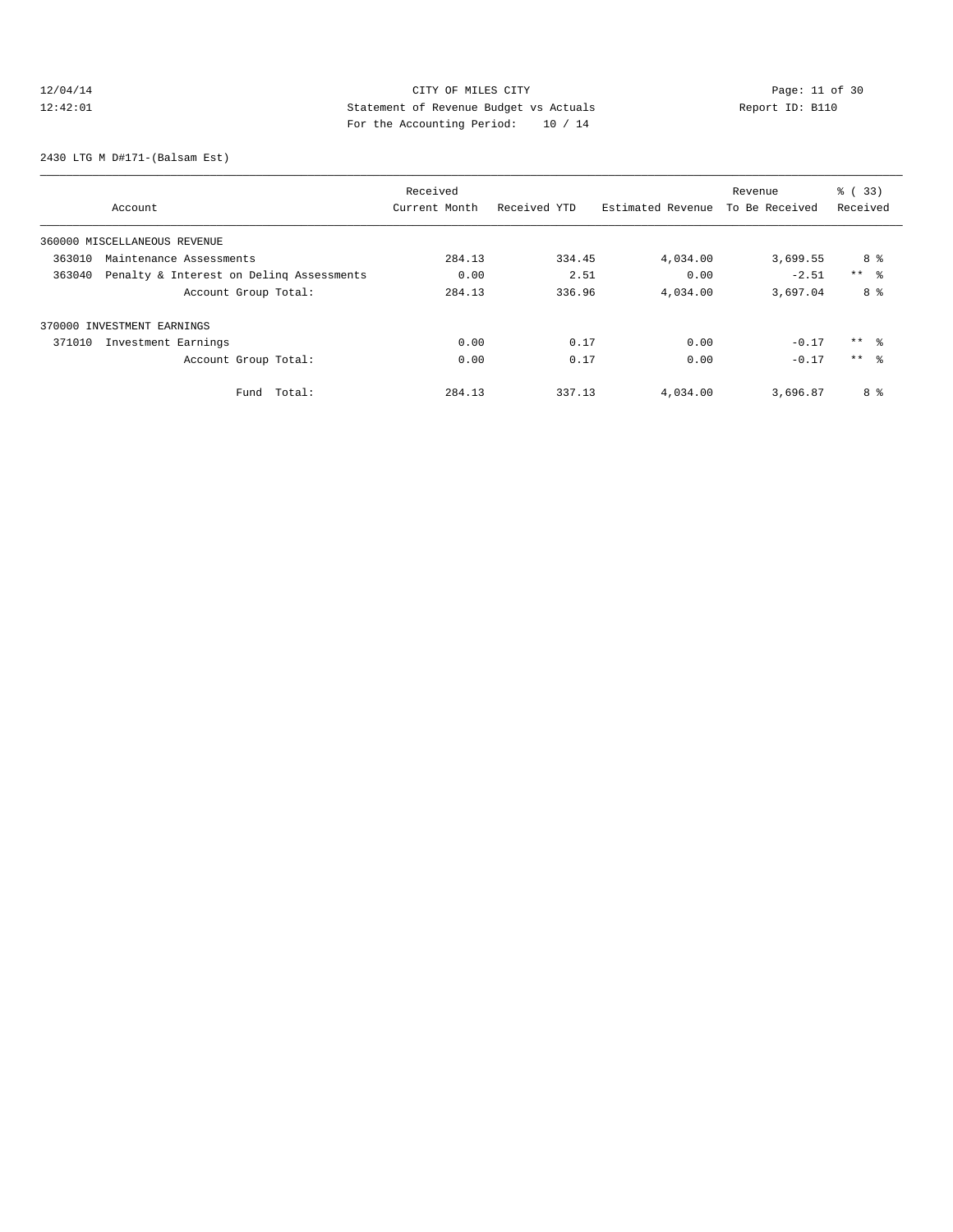# 12/04/14 Page: 12 of 30 12:42:01 Statement of Revenue Budget vs Actuals Report ID: B110 For the Accounting Period: 10 / 14

2440 LTG M D#172-(Main Str)

|        |                                          | Received      |              |                   | Revenue        | % (33)          |
|--------|------------------------------------------|---------------|--------------|-------------------|----------------|-----------------|
|        | Account                                  | Current Month | Received YTD | Estimated Revenue | To Be Received | Received        |
|        | 360000 MISCELLANEOUS REVENUE             |               |              |                   |                |                 |
| 363010 | Maintenance Assessments                  | 1,949.75      | 2, 114.33    | 19,730.00         | 17,615.67      | $11$ %          |
| 363040 | Penalty & Interest on Deling Assessments | 0.00          | 8.52         | 100.00            | 91.48          | 9 <sup>°</sup>  |
|        | Account Group Total:                     | 1,949.75      | 2,122.85     | 19,830.00         | 17,707.15      | 11 <sup>8</sup> |
|        | 370000 INVESTMENT EARNINGS               |               |              |                   |                |                 |
| 371010 | Investment Earnings                      | 0.00          | 0.75         | 50.00             | 49.25          | 2 <sup>8</sup>  |
|        | Account Group Total:                     | 0.00          | 0.75         | 50.00             | 49.25          | 2 <sup>8</sup>  |
|        | Total:<br>Fund                           | 1,949.75      | 2,123.60     | 19,880.00         | 17,756.40      | $11$ %          |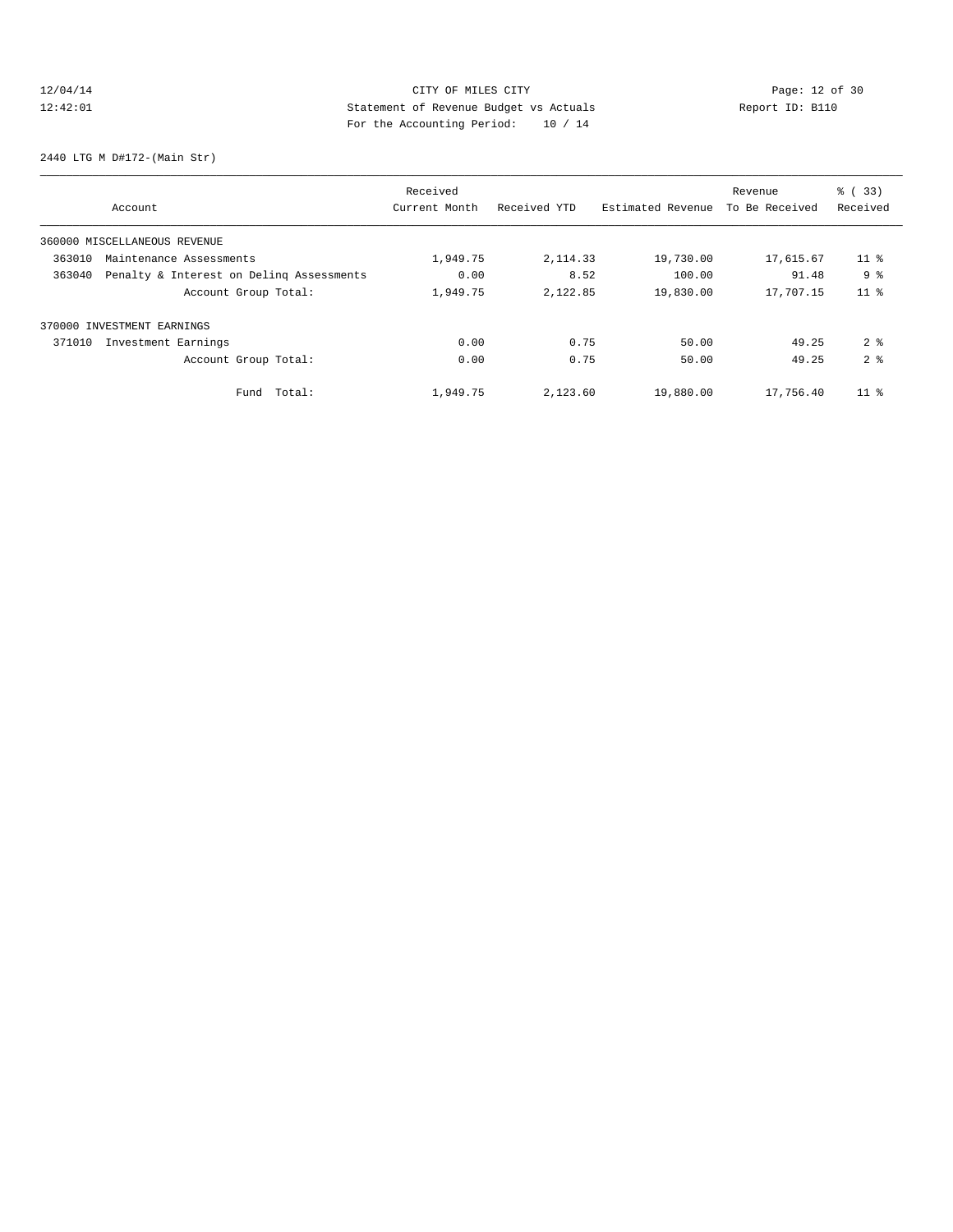# 12/04/14 CITY OF MILES CITY<br>12:42:01 CITY OF MILES CITY<br>12:42:01 Statement of Revenue Budget vs Actuals<br>For the Accounting Dominal: 10 (14 12:42:01 Statement of Revenue Budget vs Actuals Report ID: B110 For the Accounting Period: 10 / 14

2450 LTG M D#195-(SG-Trico)

|        |                                          | Received      |              |                   | Revenue        | % (33)          |
|--------|------------------------------------------|---------------|--------------|-------------------|----------------|-----------------|
|        | Account                                  | Current Month | Received YTD | Estimated Revenue | To Be Received | Received        |
|        | 360000 MISCELLANEOUS REVENUE             |               |              |                   |                |                 |
| 363010 | Maintenance Assessments                  | 152.61        | 664.86       | 6,498.00          | 5,833.14       | 10 <sup>8</sup> |
| 363040 | Penalty & Interest on Deling Assessments | 0.00          | 42.33        | 0.00              | $-42.33$       | $***$ $\approx$ |
|        | Account Group Total:                     | 152.61        | 707.19       | 6,498.00          | 5,790.81       | 11 <sup>8</sup> |
|        | 370000 INVESTMENT EARNINGS               |               |              |                   |                |                 |
| 371010 | Investment Earnings                      | 0.00          | 0.40         | 0.00              | $-0.40$        | $***$ $\approx$ |
|        | Account Group Total:                     | 0.00          | 0.40         | 0.00              | $-0.40$        | $***$ $\approx$ |
|        | Total:<br>Fund                           | 152.61        | 707.59       | 6,498.00          | 5,790.41       | $11$ %          |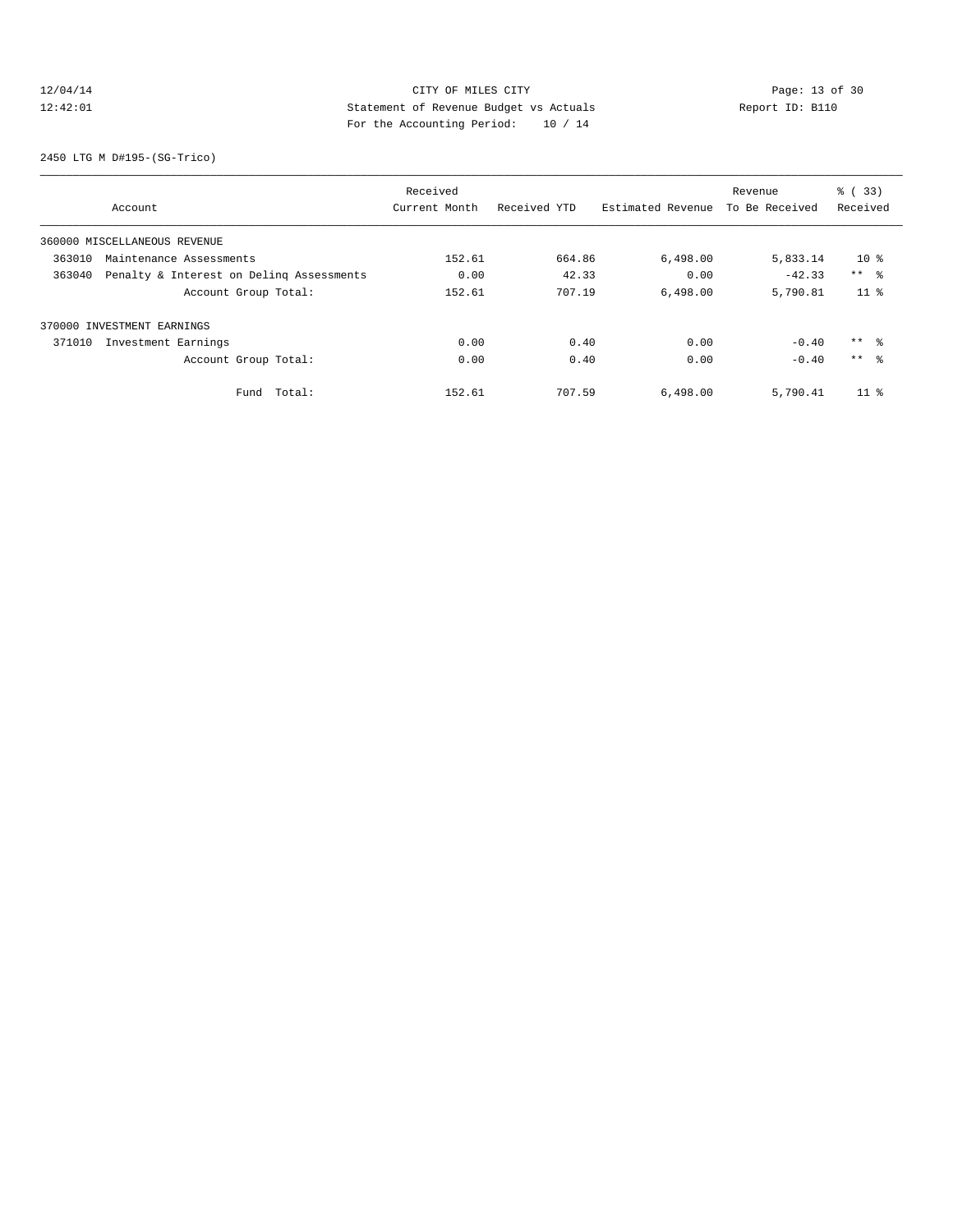# 12/04/14 CITY OF MILES CITY<br>12:42:01 CITY OF MILES CITY<br>12:42:01 CITY OF MILES CITY<br>12:42:01 CITY OF MILES CITY 12:42:01 Statement of Revenue Budget vs Actuals Report ID: B110 For the Accounting Period: 10 / 14

2470 LTG M D#202-(SG-MDU&NV)

|        |                                          | Received      |              |                   | Revenue        | % (33)          |
|--------|------------------------------------------|---------------|--------------|-------------------|----------------|-----------------|
|        | Account                                  | Current Month | Received YTD | Estimated Revenue | To Be Received | Received        |
|        | 360000 MISCELLANEOUS REVENUE             |               |              |                   |                |                 |
| 363010 | Maintenance Assessments                  | 216.83        | 387.51       | 7,736.00          | 7,348.49       | 5 <sup>°</sup>  |
| 363040 | Penalty & Interest on Deling Assessments | 0.00          | 7.91         | 10.00             | 2.09           | 79 %            |
|        | Account Group Total:                     | 216.83        | 395.42       | 7,746.00          | 7,350.58       | 5 <sup>°</sup>  |
|        | 370000 INVESTMENT EARNINGS               |               |              |                   |                |                 |
| 371010 | Investment Earnings                      | 0.00          | 0.59         | 0.00              | $-0.59$        | $***$ $\approx$ |
|        | Account Group Total:                     | 0.00          | 0.59         | 0.00              | $-0.59$        | $***$ $\approx$ |
|        | Total:<br>Fund                           | 216.83        | 396.01       | 7,746.00          | 7.349.99       | 5 <sup>°</sup>  |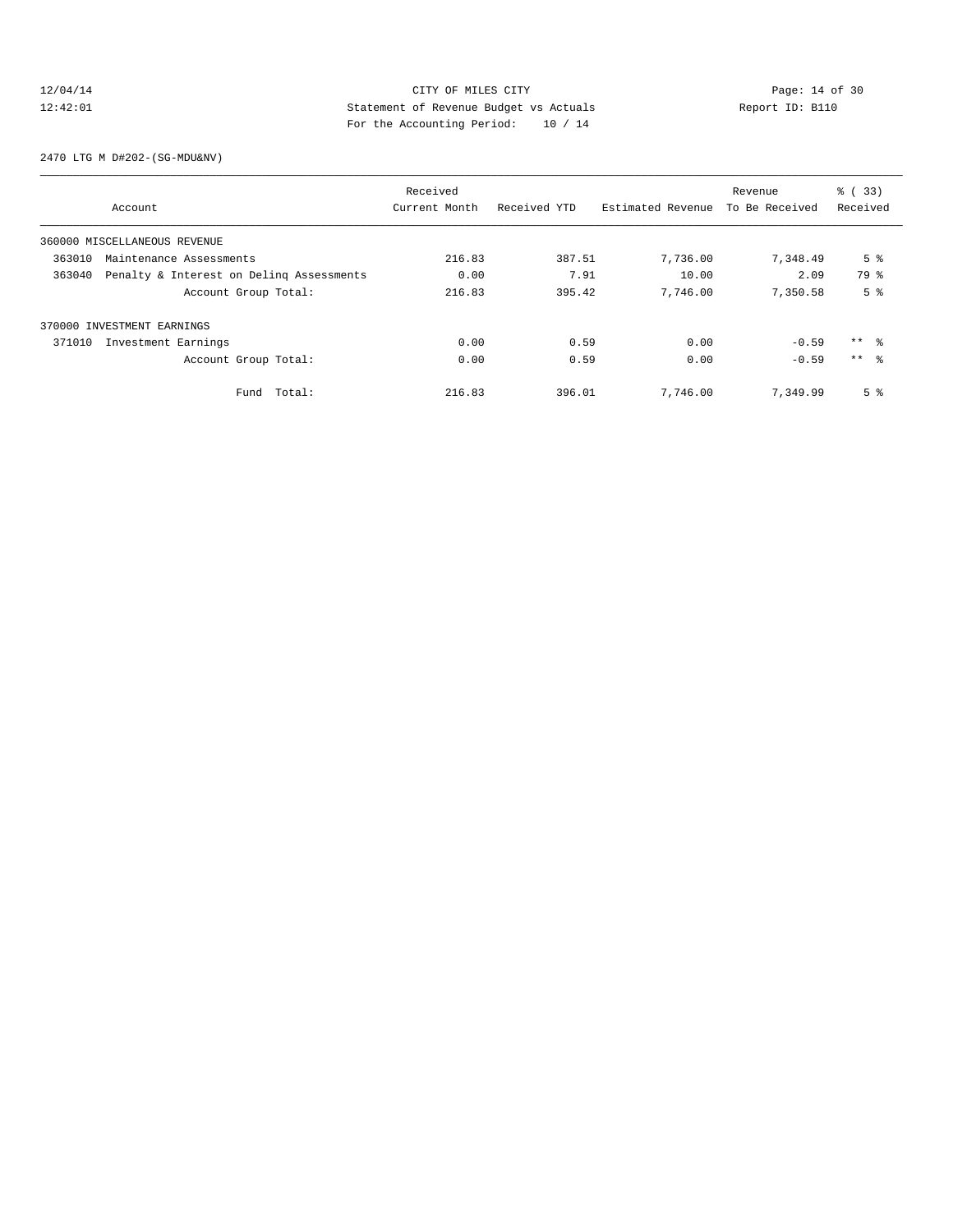# 12/04/14 Page: 15 of 30 12:42:01 Statement of Revenue Budget vs Actuals Report ID: B110 For the Accounting Period: 10 / 14

2480 LTG M M#173-(Milestown Estates)

|                                                    | Received      |              |                   | Revenue        | % (33)          |
|----------------------------------------------------|---------------|--------------|-------------------|----------------|-----------------|
| Account                                            | Current Month | Received YTD | Estimated Revenue | To Be Received | Received        |
| 360000 MISCELLANEOUS REVENUE                       |               |              |                   |                |                 |
| 363010<br>Maintenance Assessments                  | 44.23         | 75.95        | 1,678.00          | 1,602.05       | 5 <sup>8</sup>  |
| Penalty & Interest on Deling Assessments<br>363040 | 0.00          | 1.78         | 0.00              | $-1.78$        | $***$ $ -$      |
| Account Group Total:                               | 44.23         | 77.73        | 1,678.00          | 1,600.27       | 5 <sup>8</sup>  |
| 370000 INVESTMENT EARNINGS                         |               |              |                   |                |                 |
| 371010<br>Investment Earnings                      | 0.00          | 0.32         | 0.00              | $-0.32$        | $***$ %         |
| Account Group Total:                               | 0.00          | 0.32         | 0.00              | $-0.32$        | $***$ $\approx$ |
| Total:<br>Fund                                     | 44.23         | 78.05        | 1,678.00          | 1,599.95       | 5 <sup>8</sup>  |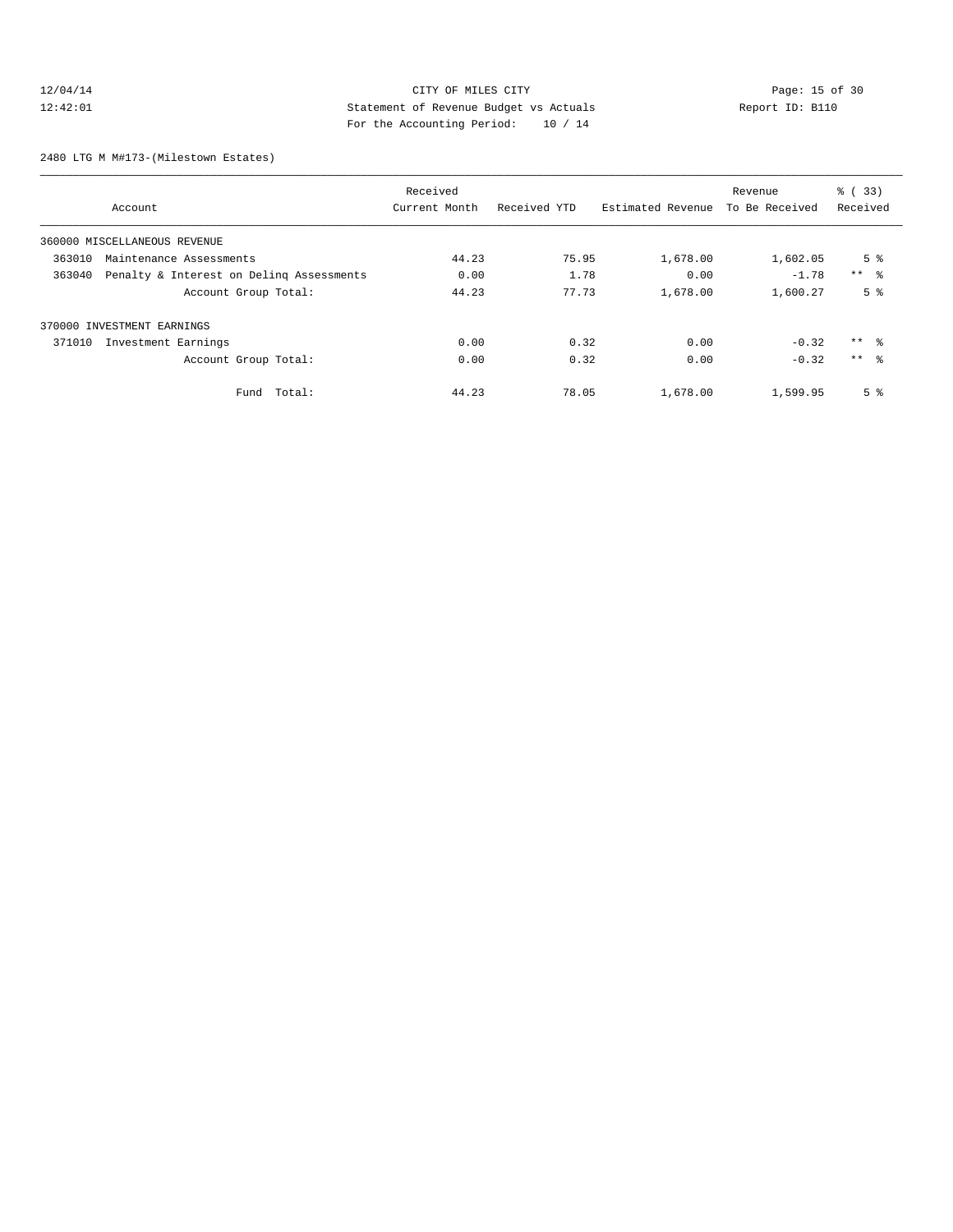# 12/04/14 Page: 16 of 30 12:42:01 Statement of Revenue Budget vs Actuals Report ID: B110 For the Accounting Period: 10 / 14

2510 STR MAINT DIST #204

| Account                                            | Received<br>Current Month | Received YTD | Estimated Revenue | Revenue<br>To Be Received | % (33)<br>Received |
|----------------------------------------------------|---------------------------|--------------|-------------------|---------------------------|--------------------|
| 360000 MISCELLANEOUS REVENUE                       |                           |              |                   |                           |                    |
| 363010<br>Maintenance Assessments                  | 38,467.86                 | 60,332.09    | 945, 359.00       | 885,026.91                | 6 %                |
| 363040<br>Penalty & Interest on Deling Assessments | 235.31                    | 1,573.18     | 1,000.00          | $-573.18$                 | 157 <sub>8</sub>   |
| Account Group Total:                               | 38,703.17                 | 61,905.27    | 946,359.00        | 884, 453. 73              | 7 %                |
| 370000 INVESTMENT EARNINGS                         |                           |              |                   |                           |                    |
| Investment Earnings<br>371010                      | 0.00                      | 95.14        | 400.00            | 304.86                    | $24$ $%$           |
| Account Group Total:                               | 0.00                      | 95.14        | 400.00            | 304.86                    | $24$ $%$           |
| 380000 OTHER FINANCING SOURCES                     |                           |              |                   |                           |                    |
| 383000<br>Interfund Operating Transfer             | 0.00                      | 0.00         | 87,274.00         | 87, 274.00                | 0 <sup>8</sup>     |
| Account Group Total:                               | 0.00                      | 0.00         | 87, 274.00        | 87, 274.00                | 0 <sup>8</sup>     |
| Total:<br>Fund                                     | 38,703.17                 | 62,000.41    | 1,034,033.00      | 972,032.59                | 6 %                |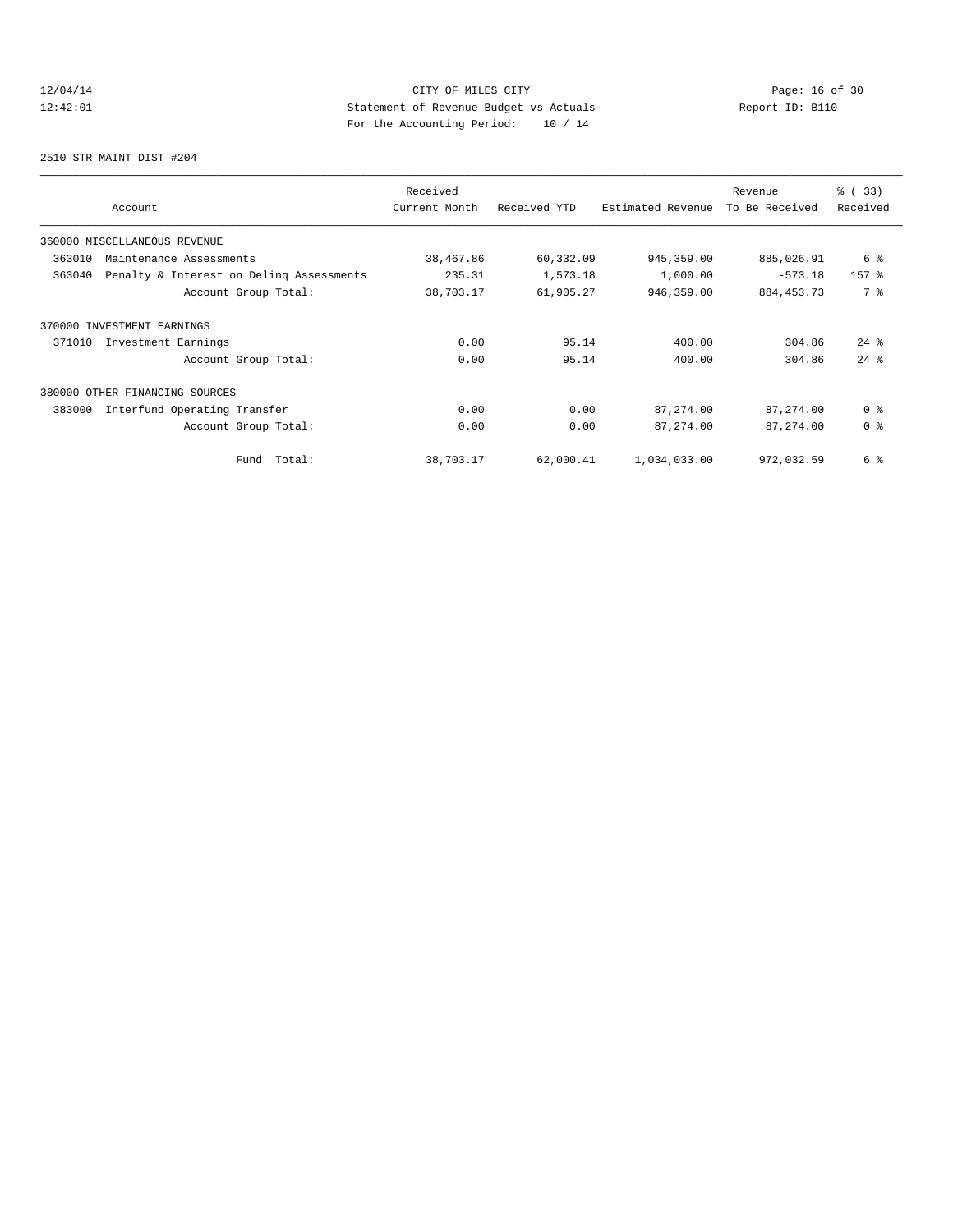# 12/04/14 Page: 17 of 30 12:42:01 Statement of Revenue Budget vs Actuals Report ID: B110 For the Accounting Period: 10 / 14

2520 STR MAINT DIST #205

|        | Account                                  | Received<br>Current Month | Received YTD | Estimated Revenue | Revenue<br>To Be Received | % (33)<br>Received |
|--------|------------------------------------------|---------------------------|--------------|-------------------|---------------------------|--------------------|
|        | 330000 INTERGOVERNMENTAL REVENUES        |                           |              |                   |                           |                    |
| 334001 | CTEP-SRTS- Safe route to school          | 0.00                      | 0.00         | 256,053.00        | 256,053.00                | 0 <sup>8</sup>     |
|        | Account Group Total:                     | 0.00                      | 0.00         | 256,053.00        | 256,053.00                | 0 <sup>8</sup>     |
|        | 360000 MISCELLANEOUS REVENUE             |                           |              |                   |                           |                    |
| 363010 | Maintenance Assessments                  | 15,629.80                 | 21,883.76    | 247,584.00        | 225,700.24                | 9 <sub>8</sub>     |
| 363040 | Penalty & Interest on Deling Assessments | 128.48                    | 492.09       | 1,000.00          | 507.91                    | $49*$              |
|        | Account Group Total:                     | 15,758.28                 | 22,375.85    | 248,584.00        | 226, 208.15               | 9 <sup>8</sup>     |
|        | 370000 INVESTMENT EARNINGS               |                           |              |                   |                           |                    |
| 371010 | Investment Earnings                      | 0.00                      | 68.33        | 400.00            | 331.67                    | $17*$              |
|        | Account Group Total:                     | 0.00                      | 68.33        | 400.00            | 331.67                    | $17*$              |
|        | 380000 OTHER FINANCING SOURCES           |                           |              |                   |                           |                    |
| 383000 | Interfund Operating Transfer             | 0.00                      | 0.00         | 87, 274, 00       | 87, 274, 00               | 0 <sup>8</sup>     |
|        | Account Group Total:                     | 0.00                      | 0.00         | 87,274.00         | 87, 274, 00               | 0 <sup>8</sup>     |
|        | Fund Total:                              | 15,758.28                 | 22, 444.18   | 592,311.00        | 569,866.82                | $4\degree$         |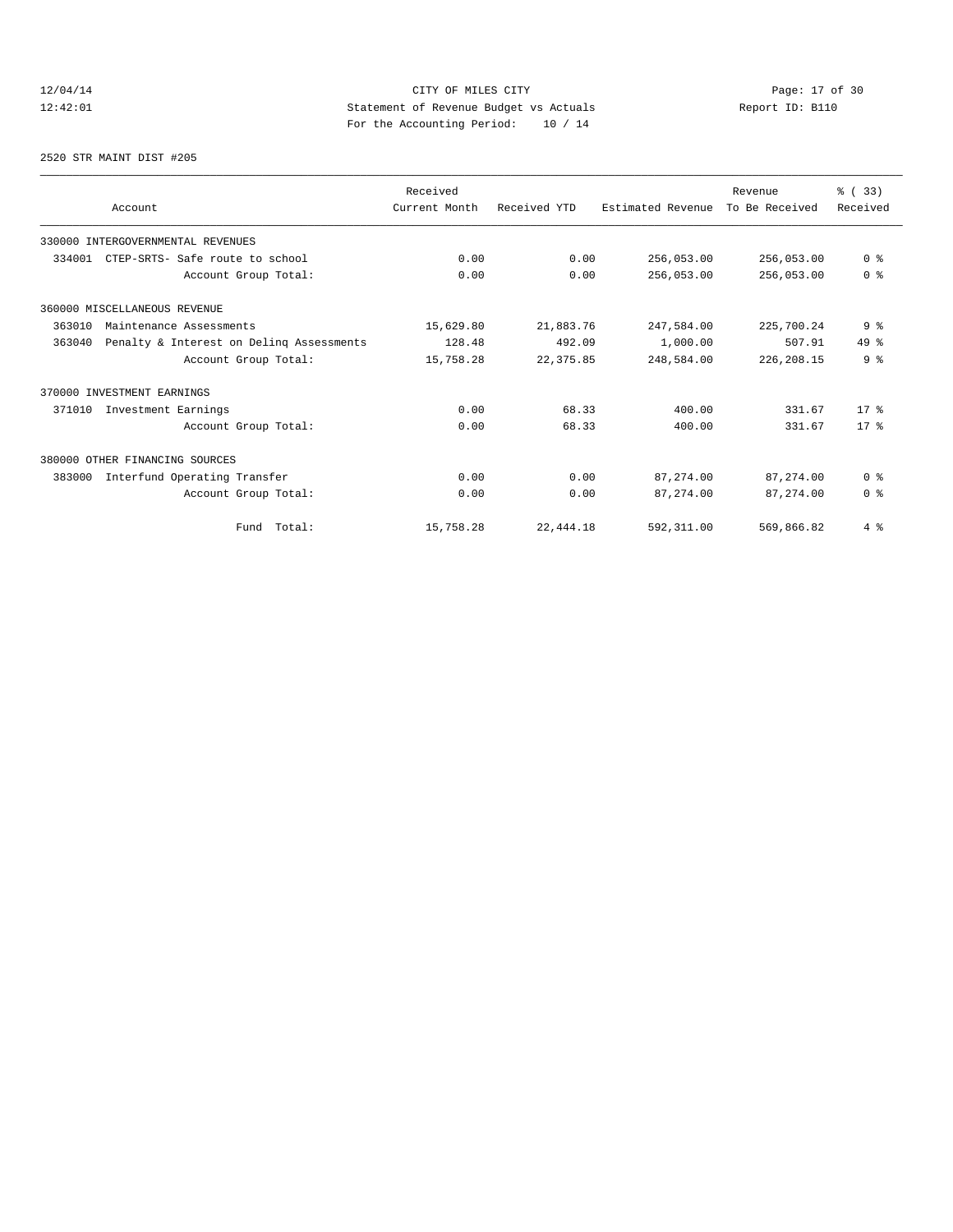# 12/04/14 CITY OF MILES CITY<br>12:42:01 CITY OF MILES CITY<br>12:42:01 Statement of Revenue Budget vs Actuals<br>For the Accounting Positel (10 / 14 12:42:01 Statement of Revenue Budget vs Actuals Report ID: B110 For the Accounting Period: 10 / 14

2540 STR MAINT DIST#207-(MILESTOWN ESTATES)

|        |                                          | Received      |              |                   | Revenue        | % (33)          |
|--------|------------------------------------------|---------------|--------------|-------------------|----------------|-----------------|
|        | Account                                  | Current Month | Received YTD | Estimated Revenue | To Be Received | Received        |
|        | 360000 MISCELLANEOUS REVENUE             |               |              |                   |                |                 |
| 363010 | Maintenance Assessments                  | 106.93        | 275.44       | 4,297.00          | 4,021.56       | 6 %             |
| 363040 | Penalty & Interest on Deling Assessments | 0.00          | 9.46         | 0.00              | $-9.46$        | $***$ $ -$      |
|        | Account Group Total:                     | 106.93        | 284.90       | 4,297.00          | 4,012.10       | 7 %             |
|        | 370000 INVESTMENT EARNINGS               |               |              |                   |                |                 |
| 371010 | Investment Earnings                      | 0.00          | 0.67         | 0.00              | $-0.67$        | $***$ 8         |
|        | Account Group Total:                     | 0.00          | 0.67         | 0.00              | $-0.67$        | $***$ $\approx$ |
|        | Fund Total:                              | 106.93        | 285.57       | 4,297.00          | 4,011.43       | 7 %             |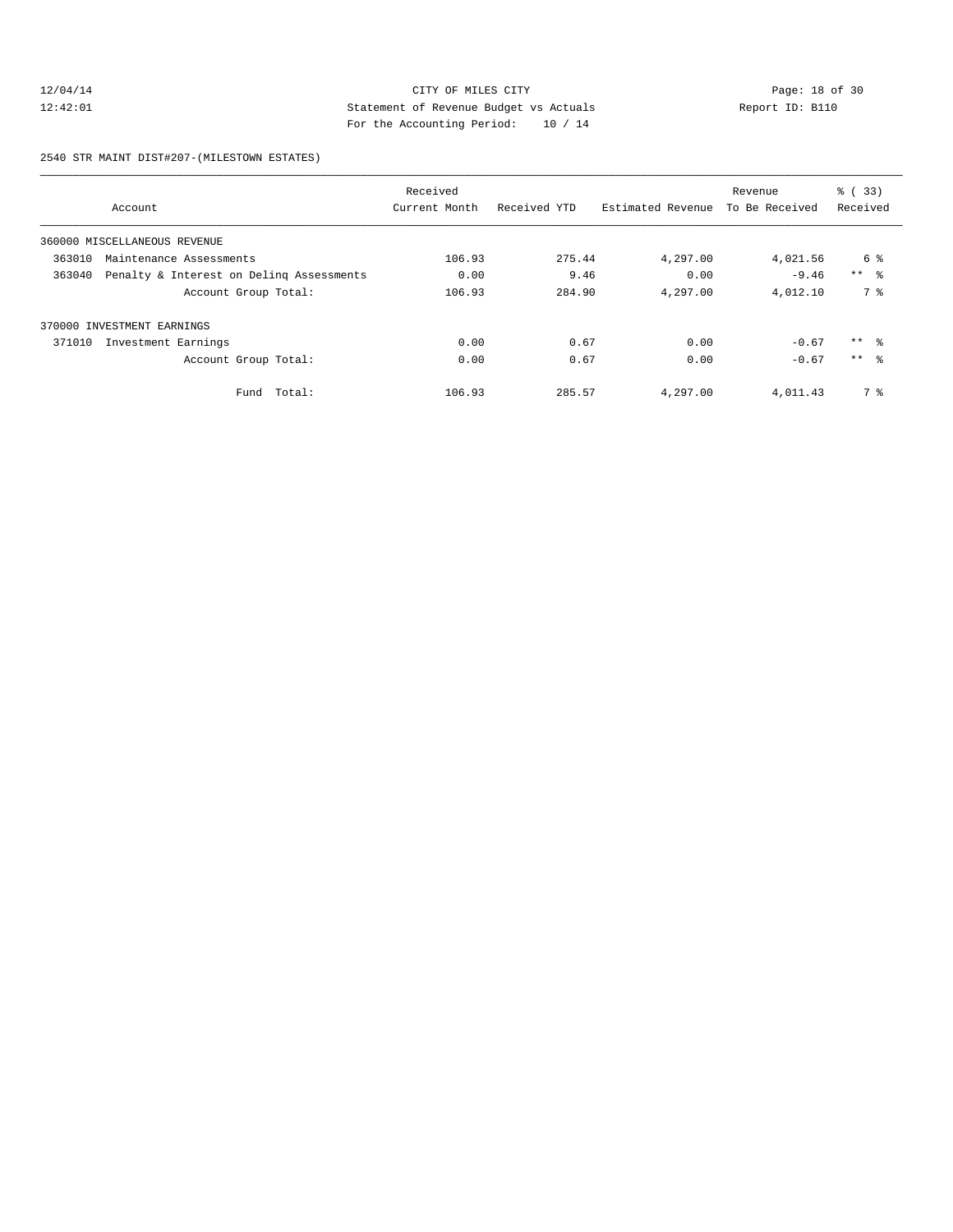# 12/04/14 Page: 19 of 30 12:42:01 Statement of Revenue Budget vs Actuals Report ID: B110 For the Accounting Period: 10 / 14

2820 GAS TAX

| Account                              | Received<br>Current Month | Received YTD | Estimated Revenue | Revenue<br>To Be Received | 8 (33)<br>Received |
|--------------------------------------|---------------------------|--------------|-------------------|---------------------------|--------------------|
| 330000 INTERGOVERNMENTAL REVENUES    |                           |              |                   |                           |                    |
| Gasoline Tax Apportionment<br>335040 | 15,056.44                 | 60,225.77    | 180,677.00        | 120,451.23                | 33 <sup>8</sup>    |
| Account Group Total:                 | 15,056.44                 | 60,225.77    | 180,677.00        | 120,451.23                | 338                |
| Fund Total:                          | 15,056.44                 | 60,225.77    | 180,677.00        | 120,451.23                | $33$ $%$           |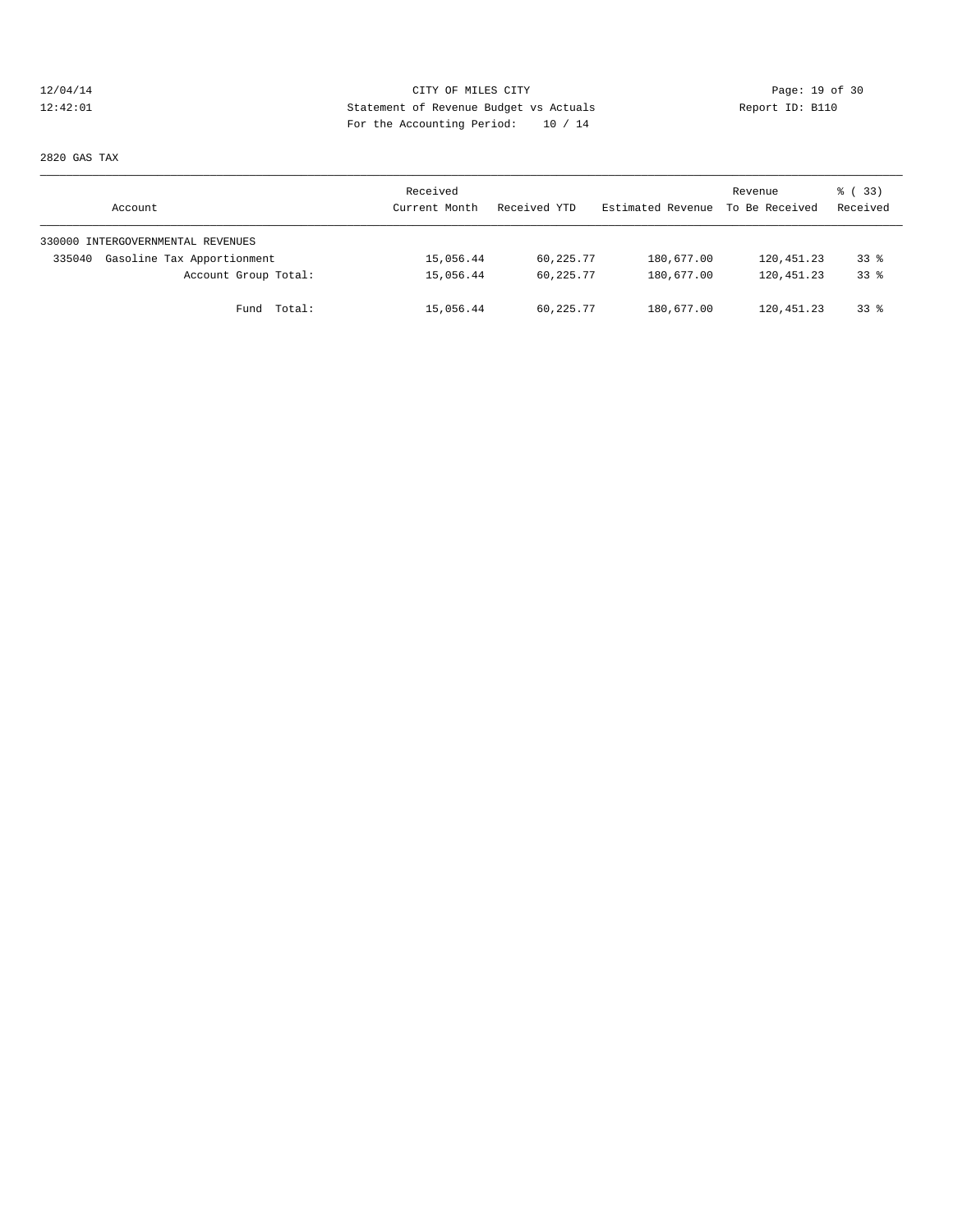# 12/04/14 Page: 20 of 30<br>12:42:01 CITY OF MILES CITY Page: 20 of 30<br>12:42:01 Statement of Revenue Budget vs Actuals<br>20 Of 20 Actual Page: 20 Of 30 12:42:01 Statement of Revenue Budget vs Actuals Report ID: B110 For the Accounting Period: 10 / 14

#### 2850 911 EMERGENCY

|        |                                   |        | Received      |              |                   | Revenue        | % (33)          |
|--------|-----------------------------------|--------|---------------|--------------|-------------------|----------------|-----------------|
|        | Account                           |        | Current Month | Received YTD | Estimated Revenue | To Be Received | Received        |
|        | 330000 INTERGOVERNMENTAL REVENUES |        |               |              |                   |                |                 |
| 335080 | Basic 911 Funds                   |        | 0.00          | 11,421.91    | 64,000.00         | 52,578.09      | 18 <sup>°</sup> |
| 335081 | Enhanced 911 Funds                |        | 0.00          | 11,421.91    | 64,000.00         | 52,578.09      | 18 %            |
| 335082 | 911 - WIRELESS FUNDS              |        | 0.00          | 42,446.41    | 77,000.00         | 34,553.59      | 55 <sup>8</sup> |
|        | Account Group Total:              |        | 0.00          | 65,290.23    | 205,000.00        | 139,709.77     | $32$ $%$        |
|        | 370000 INVESTMENT EARNINGS        |        |               |              |                   |                |                 |
| 371010 | Investment Earnings               |        | 0.00          | 30.82        | 300.00            | 269.18         | 10 <sup>8</sup> |
|        | Account Group Total:              |        | 0.00          | 30.82        | 300.00            | 269.18         | 10 <sup>8</sup> |
|        | Fund                              | Total: | 0.00          | 65,321.05    | 205,300.00        | 139,978.95     | 328             |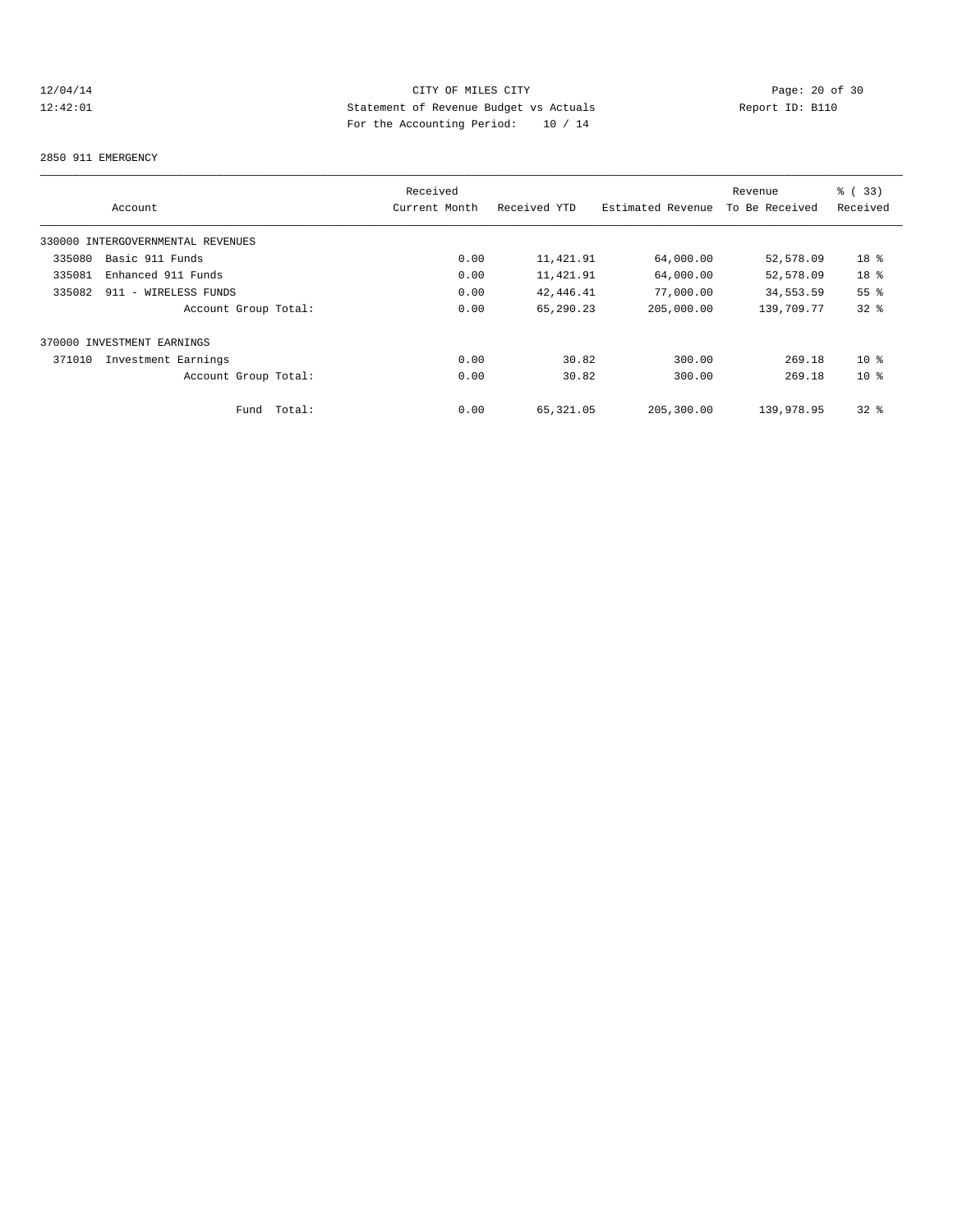# 12/04/14 Page: 21 of 30 12:42:01 Statement of Revenue Budget vs Actuals Report ID: B110 For the Accounting Period: 10 / 14

#### 2880 LIBRARY GRANTS

|        | Account                           |        | Received<br>Current Month | Received YTD | Estimated Revenue | Revenue<br>To Be Received | % (33)<br>Received |
|--------|-----------------------------------|--------|---------------------------|--------------|-------------------|---------------------------|--------------------|
|        | 330000 INTERGOVERNMENTAL REVENUES |        |                           |              |                   |                           |                    |
| 334100 | Library - State Aid               |        | 0.00                      | 5,398.69     | 5,398.00          | $-0.69$                   | $100*$             |
| 334105 | Sagebrush Fed/Coal Sev Tax        |        | 0.00                      | 0.00         | 6,160.00          | 6, 160.00                 | 0 <sup>8</sup>     |
| 334107 | Humanities Montana Grant          |        | 0.00                      | 0.00         | 2,000.00          | 2,000.00                  | 0 <sup>8</sup>     |
|        | Account Group Total:              |        | 0.00                      | 5,398.69     | 13,558.00         | 8,159.31                  | $40*$              |
|        | Fund                              | Total: | 0.00                      | 5,398.69     | 13,558.00         | 8,159.31                  | $40*$              |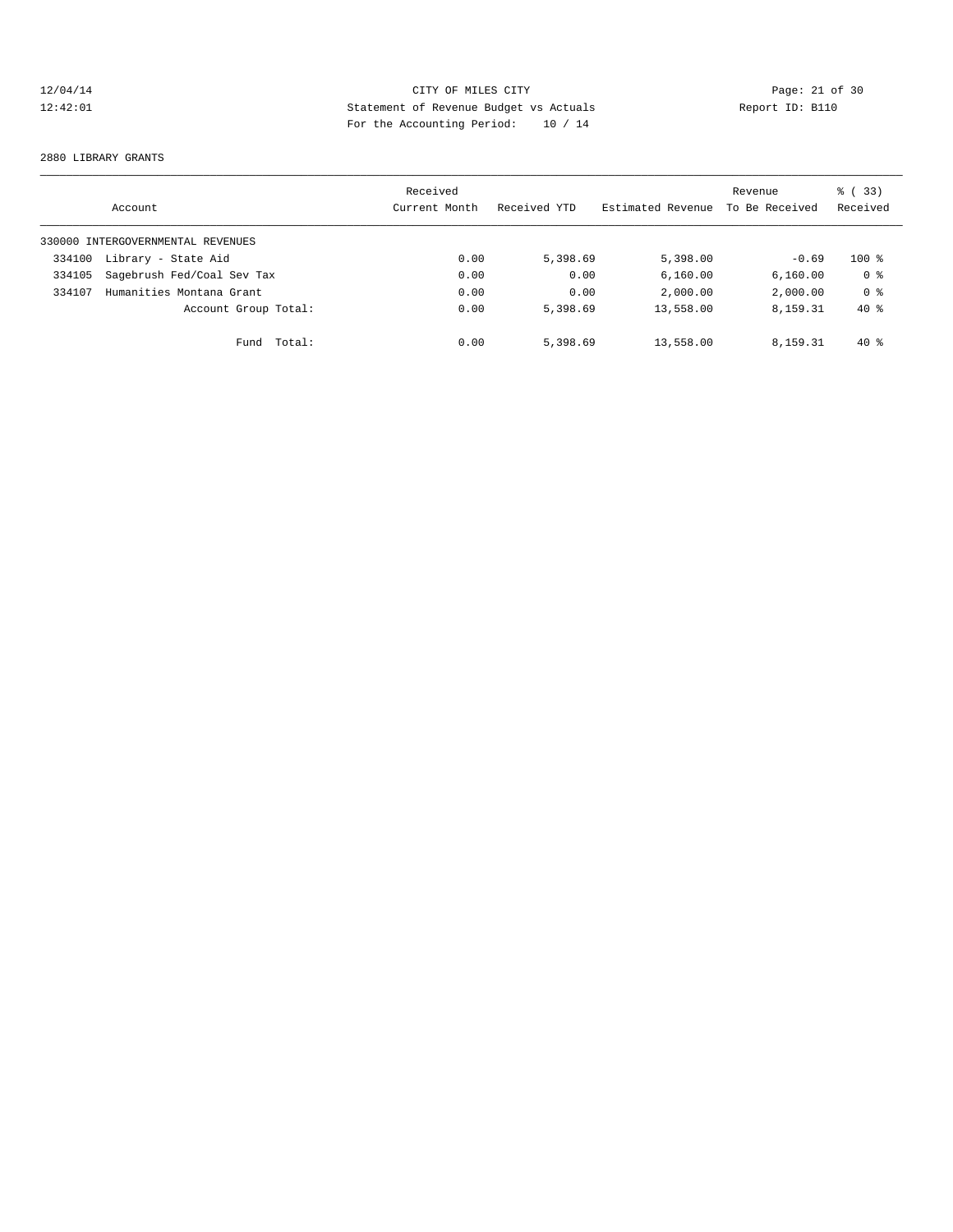# 12/04/14 CITY OF MILES CITY<br>12:42:01 CITY OF MILES CITY<br>12:42:01 Statement of Revenue Budget vs Actuals<br>For the Accounting Dominal: 10 (14 12:42:01 Statement of Revenue Budget vs Actuals Report ID: B110 For the Accounting Period: 10 / 14

2935 Historic Preservation

|                                        | Received      |              |                   | Revenue        | % (33)         |
|----------------------------------------|---------------|--------------|-------------------|----------------|----------------|
| Account                                | Current Month | Received YTD | Estimated Revenue | To Be Received | Received       |
| 330000 INTERGOVERNMENTAL REVENUES      |               |              |                   |                |                |
| 331171<br>HP-CDBG-ED Grant             | 2,415.76      | 6,988.52     | 7,500.00          | 511.48         | $93$ $%$       |
| 331172<br>Montana Main St Grant        | 0.00          | 0.00         | 8,216.00          | 8,216.00       | 0 <sup>8</sup> |
| 334000<br>State Grants                 | 0.00          | 0.00         | 5,225.00          | 5,225.00       | 0 <sup>8</sup> |
| Account Group Total:                   | 2,415.76      | 6,988.52     | 20,941.00         | 13,952.48      | 33%            |
| 340000 Charges for Services            |               |              |                   |                |                |
| Preservation Service Fees<br>346080    | 0.00          | 0.00         | 1,200.00          | 1,200.00       | 0 <sup>8</sup> |
| Account Group Total:                   | 0.00          | 0.00         | 1,200.00          | 1,200.00       | 0 <sup>8</sup> |
| 380000 OTHER FINANCING SOURCES         |               |              |                   |                |                |
| Interfund Operating Transfer<br>383000 | 0.00          | 0.00         | 3,457.00          | 3,457.00       | 0 <sup>8</sup> |
| Account Group Total:                   | 0.00          | 0.00         | 3,457.00          | 3,457.00       | 0 <sup>8</sup> |
| Fund Total:                            | 2,415.76      | 6,988.52     | 25,598.00         | 18,609.48      | $27$ $%$       |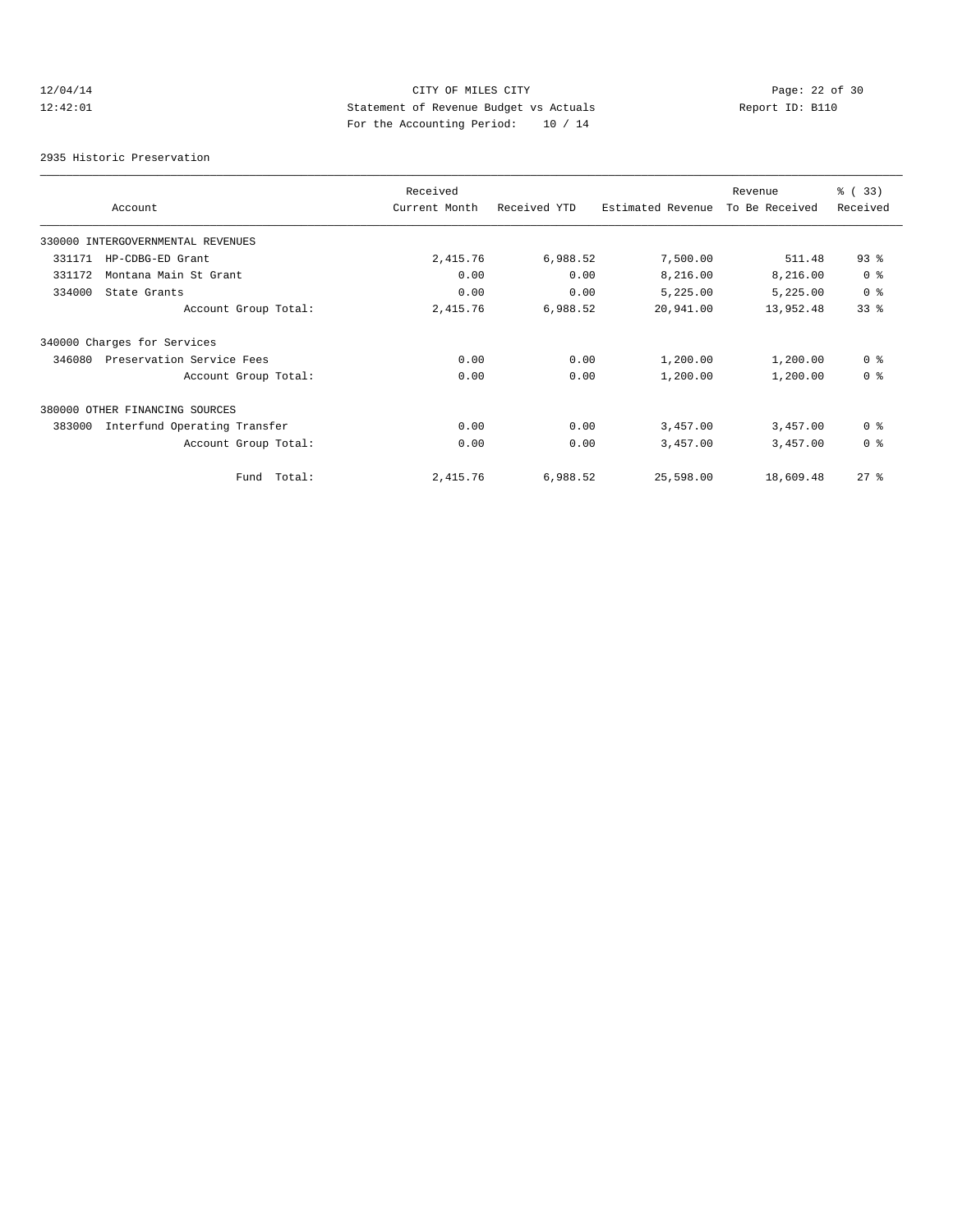# 12/04/14 Page: 23 of 30 12:42:01 Statement of Revenue Budget vs Actuals Report ID: B110 For the Accounting Period: 10 / 14

2985 RETIRED SENIOR VOLUNTEER PROG (RSVP)

|        |                                   | Received      |              |                   | Revenue        | % (33)             |
|--------|-----------------------------------|---------------|--------------|-------------------|----------------|--------------------|
|        | Account                           | Current Month | Received YTD | Estimated Revenue | To Be Received | Received           |
|        | 330000 INTERGOVERNMENTAL REVENUES |               |              |                   |                |                    |
| 331165 | RSVP FEDERAL GRANTS-Custer        | 5,131.04      | 14,299.51    | 60,728.00         | 46,428.49      | $24$ $\frac{6}{3}$ |
| 331166 | RSVP-Fallon                       | 568.76        | 2,226.13     | 23,184.00         | 20,957.87      | $10*$              |
|        | Account Group Total:              | 5,699.80      | 16,525.64    | 83,912.00         | 67,386.36      | 20%                |
|        | 360000 MISCELLANEOUS REVENUE      |               |              |                   |                |                    |
| 362020 | MISC REVENUE                      | 513.25        | 5,654.06     | 19,000.00         | 13,345.94      | $30*$              |
| 362021 | Misc. Rev- Fallon                 | 0.00          | 0.00         | 2,000.00          | 2,000.00       | 0 <sup>8</sup>     |
| 365000 | Contributions and Donations       | 0.00          | 2,118.47     | 0.00              | $-2,118.47$    | $***$ $\approx$    |
|        | Account Group Total:              | 513.25        | 7,772.53     | 21,000.00         | 13,227.47      | 378                |
|        | 370000 INVESTMENT EARNINGS        |               |              |                   |                |                    |
| 371010 | Investment Earnings               | 0.00          | 3.13         | 0.00              | $-3.13$        | $***$ $\approx$    |
|        | Account Group Total:              | 0.00          | 3.13         | 0.00              | $-3.13$        | $***$ 8            |
|        | Fund Total:                       | 6,213.05      | 24,301.30    | 104,912.00        | 80,610.70      | $23$ $%$           |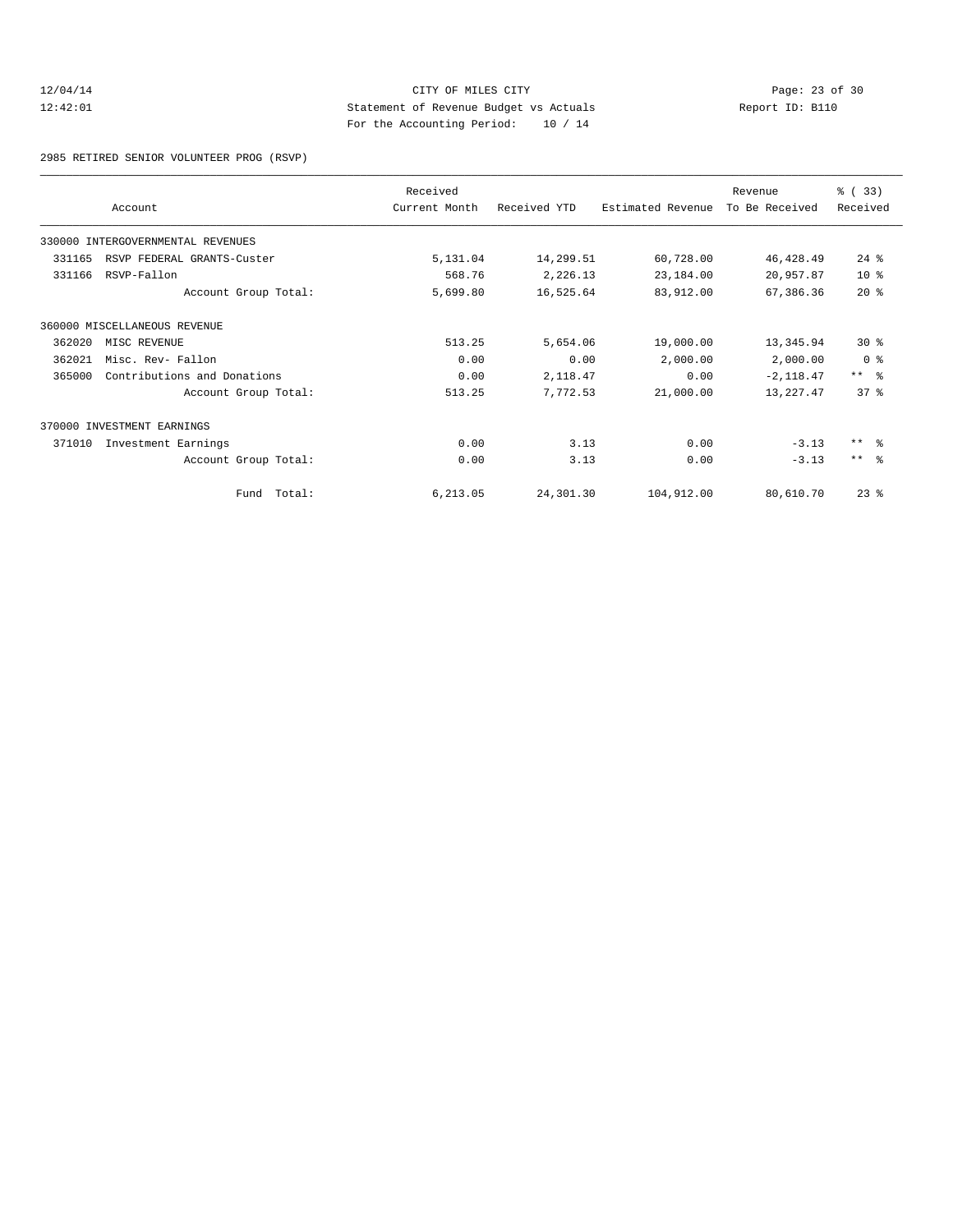# 12/04/14 Page: 24 of 30 12:42:01 Statement of Revenue Budget vs Actuals Report ID: B110 For the Accounting Period: 10 / 14

4000 General Fund Capitol Improvement Fund

| Account                       |             | Received<br>Current Month | Received YTD | Estimated Revenue To Be Received | Revenue  | % (33)<br>Received |
|-------------------------------|-------------|---------------------------|--------------|----------------------------------|----------|--------------------|
| 370000 INVESTMENT EARNINGS    |             |                           |              |                                  |          |                    |
| Investment Earnings<br>371010 |             | 0.00                      | 41.95        | 0.00                             | $-41.95$ | $***$ %            |
| Account Group Total:          |             | 0.00                      | 41.95        | 0.00                             | $-41.95$ | $***$ %            |
|                               | Fund Total: | 0.00                      | 41.95        | 0.00                             | $-41.95$ | $***$ %            |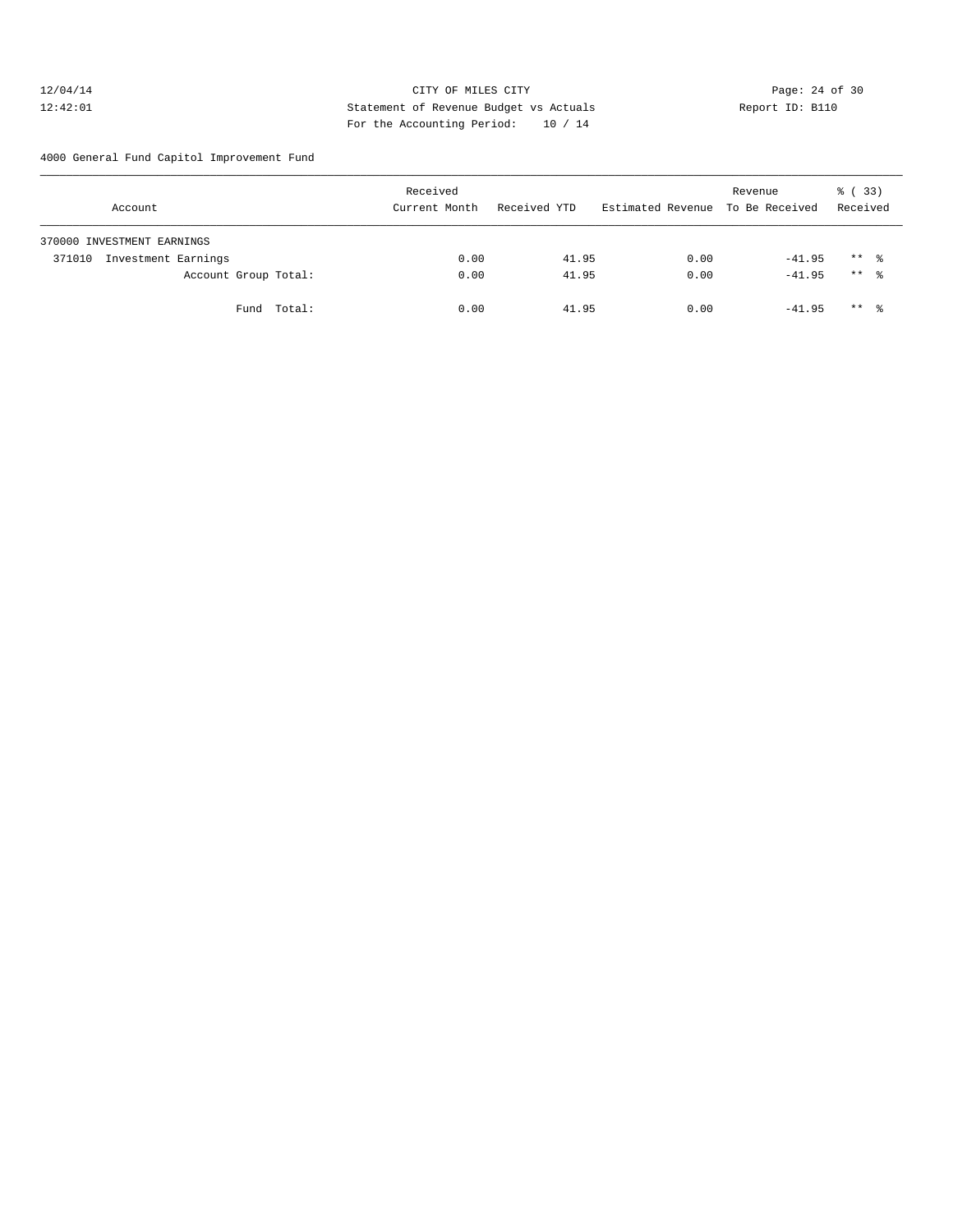# 12/04/14 Page: 25 of 30<br>12:42:01 CITY OF MILES CITY Page: 25 of 30<br>12:42:01 Statement of Revenue Budget vs Actuals<br>For the Accounting Positeir Positeir 10 (14 12:42:01 Statement of Revenue Budget vs Actuals Report ID: B110 For the Accounting Period: 10 / 14

4060 CAPITAL IMPROV-PUBLIC WORKS

|        |                                    | Received      |              |                   | Revenue        | % (33)               |
|--------|------------------------------------|---------------|--------------|-------------------|----------------|----------------------|
|        | Account                            | Current Month | Received YTD | Estimated Revenue | To Be Received | Received             |
|        | 320000 LICENSES AND PERMITS        |               |              |                   |                |                      |
| 323040 | Other Miscellaneous Permits        | 400.00        | 1,500.00     | 3,000.00          | 1,500.00       | 50%                  |
|        | Account Group Total:               | 400.00        | 1,500.00     | 3,000.00          | 1,500.00       | 50%                  |
|        | 340000 Charges for Services        |               |              |                   |                |                      |
|        | 343014 Street Cleaning             | 0.00          | 0.00         | 8,490.00          | 8,490.00       | 0 <sup>8</sup>       |
| 343016 | Prkg Vio/Off Str-Impnd Fees        | 202.00        | 212.00       | 500.00            | 288.00         | $42*$                |
| 343018 | Sale of Street & Roadway Materials | 0.00          | 0.00         | 1,000.00          | 1,000.00       | 0 <sup>8</sup>       |
|        | Account Group Total:               | 202.00        | 212.00       | 9,990.00          | 9,778.00       | 2 <sup>°</sup>       |
|        | 360000 MISCELLANEOUS REVENUE       |               |              |                   |                |                      |
|        | 367000 Sale of Junk or Salvage     | 0.00          | 163.20       | 0.00              | $-163.20$      | $***$ $ -$           |
|        | Account Group Total:               | 0.00          | 163.20       | 0.00              | $-163.20$      | $***$ $\approx$      |
|        | 370000 INVESTMENT EARNINGS         |               |              |                   |                |                      |
| 371010 | Investment Earnings                | 0.00          | 23.35        | 0.00              | $-23.35$       | $***$ $ \frac{6}{9}$ |
|        | Account Group Total:               | 0.00          | 23.35        | 0.00              | $-23.35$       | $***$ %              |
|        | 380000 OTHER FINANCING SOURCES     |               |              |                   |                |                      |
| 383000 | Interfund Operating Transfer       | 4,570.00      | 4,570.00     | 204,000.00        | 199,430.00     | 2 <sup>8</sup>       |
|        | Account Group Total:               | 4,570.00      | 4,570.00     | 204,000.00        | 199,430.00     | 2 <sup>8</sup>       |
|        | Fund Total:                        | 5,172.00      | 6,468.55     | 216,990.00        | 210,521.45     | 3 <sup>8</sup>       |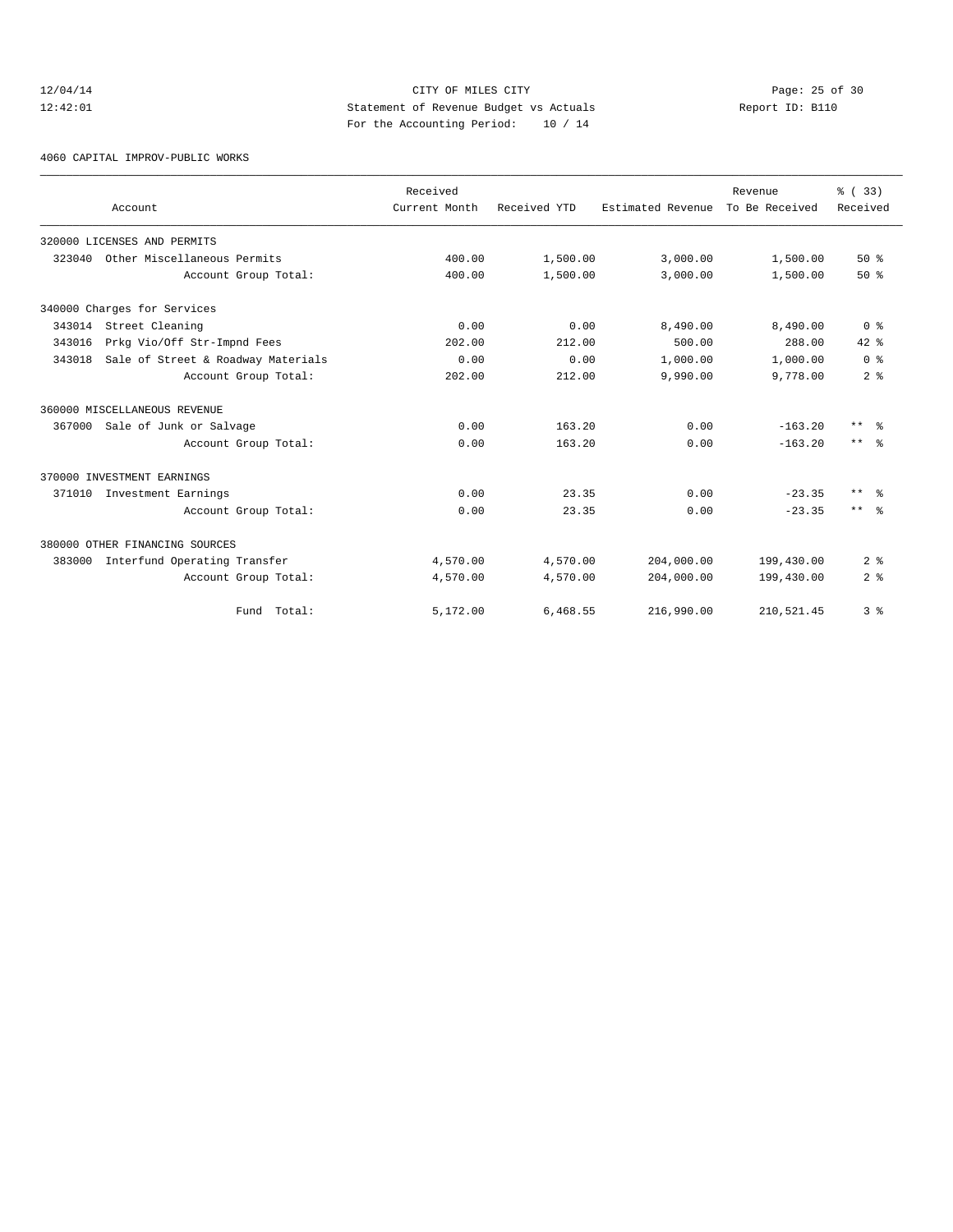# 12/04/14 Page: 26 of 30<br>12:42:01 CITY OF MILES CITY PAGE PROPERTY Page: 26 of 30<br>12:42:01 CITY OF MILES CITY Page: 26 of 30<br>12:42:01 Page: 26 of 30<br>20 Page: 26 of 30 12:42:01 Statement of Revenue Budget vs Actuals Report ID: B110 For the Accounting Period: 10 / 14

#### 5210 WATER UTILITY

|        | Account                              | Received<br>Current Month | Received YTD | Estimated Revenue To Be Received | Revenue      | % (33)<br>Received |
|--------|--------------------------------------|---------------------------|--------------|----------------------------------|--------------|--------------------|
|        | 330000 INTERGOVERNMENTAL REVENUES    |                           |              |                                  |              |                    |
| 331041 | Economic Development Act-Water Study | 0.00                      | 0.00         | 25,000.00                        | 25,000.00    | 0 <sup>8</sup>     |
|        | Account Group Total:                 | 0.00                      | 0.00         | 25,000.00                        | 25,000.00    | 0 <sup>8</sup>     |
|        | 340000 Charges for Services          |                           |              |                                  |              |                    |
| 343021 | Metered Water Sales                  | 161, 410.72               | 785,984.16   | 1,950,000.00                     | 1,164,015.84 | $40*$              |
| 343022 | Unmetered Water Sales/Chrgoffs       | 182.44                    | 778.75       | 1,800.00                         | 1,021.25     | 43.8               |
| 343023 | Bulk Water Sales                     | 1,155.98                  | 2,612.51     | 5,000.00                         | 2,387.49     | $52$ $%$           |
| 343025 | Hookup Fee                           | 0.00                      | 2,100.00     | 12,000.00                        | 9,900.00     | 18 <sup>8</sup>    |
| 343026 | Water Install/Tap Chrgs/Labor        | 0.00                      | 2,554.40     | 3,000.00                         | 445.60       | 85%                |
| 343027 | Chq for Wtr Dept. Serv               | 905.00                    | 3,495.00     | 500.00                           | $-2,995.00$  | 699 %              |
| 343029 | Curb Stop Replacement Fee            | 3,665.00                  | 14,690.00    | 41,880.00                        | 27,190.00    | 35 <sup>8</sup>    |
| 343039 | Custer Co w/s District (Water Study) | 0.00                      | 0.00         | 7,500.00                         | 7,500.00     | 0 <sup>8</sup>     |
|        | Account Group Total:                 | 167, 319.14               | 812, 214.82  | 2,021,680.00                     | 1,209,465.18 | $40*$              |
|        | 360000 MISCELLANEOUS REVENUE         |                           |              |                                  |              |                    |
| 362020 | MISC REVENUE                         | 0.00                      | 533.74       | 7,500.00                         | 6,966.26     | 7 %                |
| 362040 | \$2.00 State Assessment Fee          | 0.00                      | $-144.00$    | 0.00                             | 144.00       | $***$ %            |
|        | Account Group Total:                 | 0.00                      | 389.74       | 7,500.00                         | 7,110.26     | 5 <sup>8</sup>     |
|        | 370000 INVESTMENT EARNINGS           |                           |              |                                  |              |                    |
| 371010 | Investment Earnings                  | 0.00                      | 1,136.93     | 2,000.00                         | 863.07       | 57%                |
|        | Account Group Total:                 | 0.00                      | 1,136.93     | 2,000.00                         | 863.07       | 57 <sup>8</sup>    |
|        | Fund Total:                          | 167, 319.14               | 813,741.49   | 2,056,180.00                     | 1,242,438.51 | $40*$              |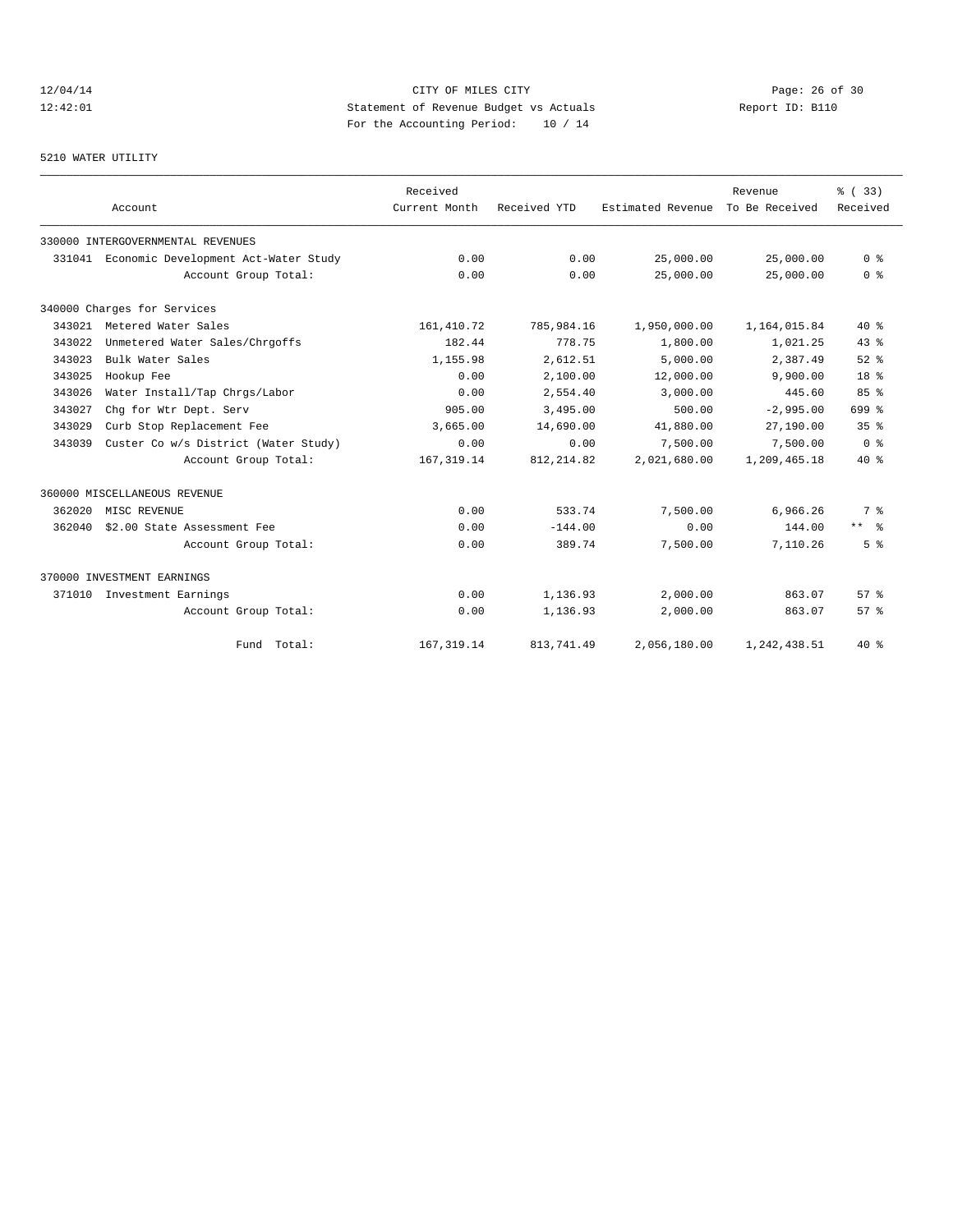# 12/04/14 Page: 27 of 30 12:42:01 Statement of Revenue Budget vs Actuals Report ID: B110 For the Accounting Period: 10 / 14

#### 5310 SEWER UTILITY

|        |                                           | Received      |              |                   | Revenue        | % (33)          |
|--------|-------------------------------------------|---------------|--------------|-------------------|----------------|-----------------|
|        | Account                                   | Current Month | Received YTD | Estimated Revenue | To Be Received | Received        |
|        | 330000 INTERGOVERNMENTAL REVENUES         |               |              |                   |                |                 |
| 331041 | Economic Development Act-Water Study      | 0.00          | 0.00         | 25,000.00         | 25,000.00      | 0 <sup>8</sup>  |
| 334120 | TSEP Grant                                | 0.00          | 0.00         | 500,000.00        | 500,000.00     | 0 <sup>8</sup>  |
| 334121 | DNRC GRANTS                               | 0.00          | 0.00         | 100,000.00        | 100,000.00     | 0 %             |
| 334122 | Renewable Resource Grant                  | 0.00          | 0.00         | 100,000.00        | 100,000.00     | 0 <sup>8</sup>  |
|        | Account Group Total:                      | 0.00          | 0.00         | 725,000.00        | 725,000.00     | 0 <sup>8</sup>  |
|        | 340000 Charges for Services               |               |              |                   |                |                 |
| 341075 | Serv/Cnty-Interlocal Agmt                 | 0.00          | 0.00         | 1,530.00          | 1,530.00       | 0 <sup>8</sup>  |
| 343031 | Sewer Service Charges                     | 90,936.93     | 363,659.22   | 1,086,644.00      | 722,984.78     | 338             |
| 343032 | Sewer Installation Charges/Chrgoffs       | 182.41        | 753.27       | 1,200.00          | 446.73         | 63%             |
| 343033 | Hookup Fee                                | 0.00          | 840.00       | 6,000.00          | 5.160.00       | 14%             |
| 343034 | Treatment Facilities Fees                 | 105.00        | 585.00       | 3,000.00          | 2,415.00       | $20*$           |
| 343036 | Miscellaneous Sewer Revenue (Labor)       | 416.50        | 3,946.60     | 1,000.00          | $-2,946.60$    | $395$ $%$       |
| 343037 | Baker Road Etc.                           | 761.86        | 3,146.19     | 8,200.00          | 5,053.81       | 38 <sup>8</sup> |
| 343038 | RURAL SWR DIST #1                         | 0.00          | 0.00         | 23,000.00         | 23,000.00      | 0 <sup>8</sup>  |
| 343039 | Custer Co w/s District (Water Study)      | 0.00          | 0.00         | 7,500.00          | 7,500.00       | 0 <sup>8</sup>  |
|        | Account Group Total:                      | 92,402.70     | 372,930.28   | 1,138,074.00      | 765, 143. 72   | $33$ $%$        |
|        | 360000 MISCELLANEOUS REVENUE              |               |              |                   |                |                 |
| 361010 | Land Rental                               | 75.90         | 2,575.90     | 2,576.00          | 0.10           | $100*$          |
| 362020 | MISC REVENUE                              | 0.00          | 0.00         | 7,500.00          | 7,500.00       | 0 <sup>8</sup>  |
|        | Account Group Total:                      | 75.90         | 2,575.90     | 10,076.00         | 7,500.10       | $26$ %          |
|        | 370000 INVESTMENT EARNINGS                |               |              |                   |                |                 |
| 371010 | Investment Earnings                       | 0.00          | 271.73       | 1,000.00          | 728.27         | $27$ $%$        |
|        | Account Group Total:                      | 0.00          | 271.73       | 1,000.00          | 728.27         | $27$ $\approx$  |
|        | 380000 OTHER FINANCING SOURCES            |               |              |                   |                |                 |
|        | 381070 Proceeds from Notes/Loans/Intercap | 0.00          | 0.00         | 6,000,000.00      | 6,000,000.00   | 0 %             |
|        | Account Group Total:                      | 0.00          | 0.00         | 6,000,000.00      | 6,000,000.00   | 0 <sup>8</sup>  |
|        | Fund Total:                               | 92,478.60     | 375,777.91   | 7,874,150.00      | 7,498,372.09   | 5 <sup>°</sup>  |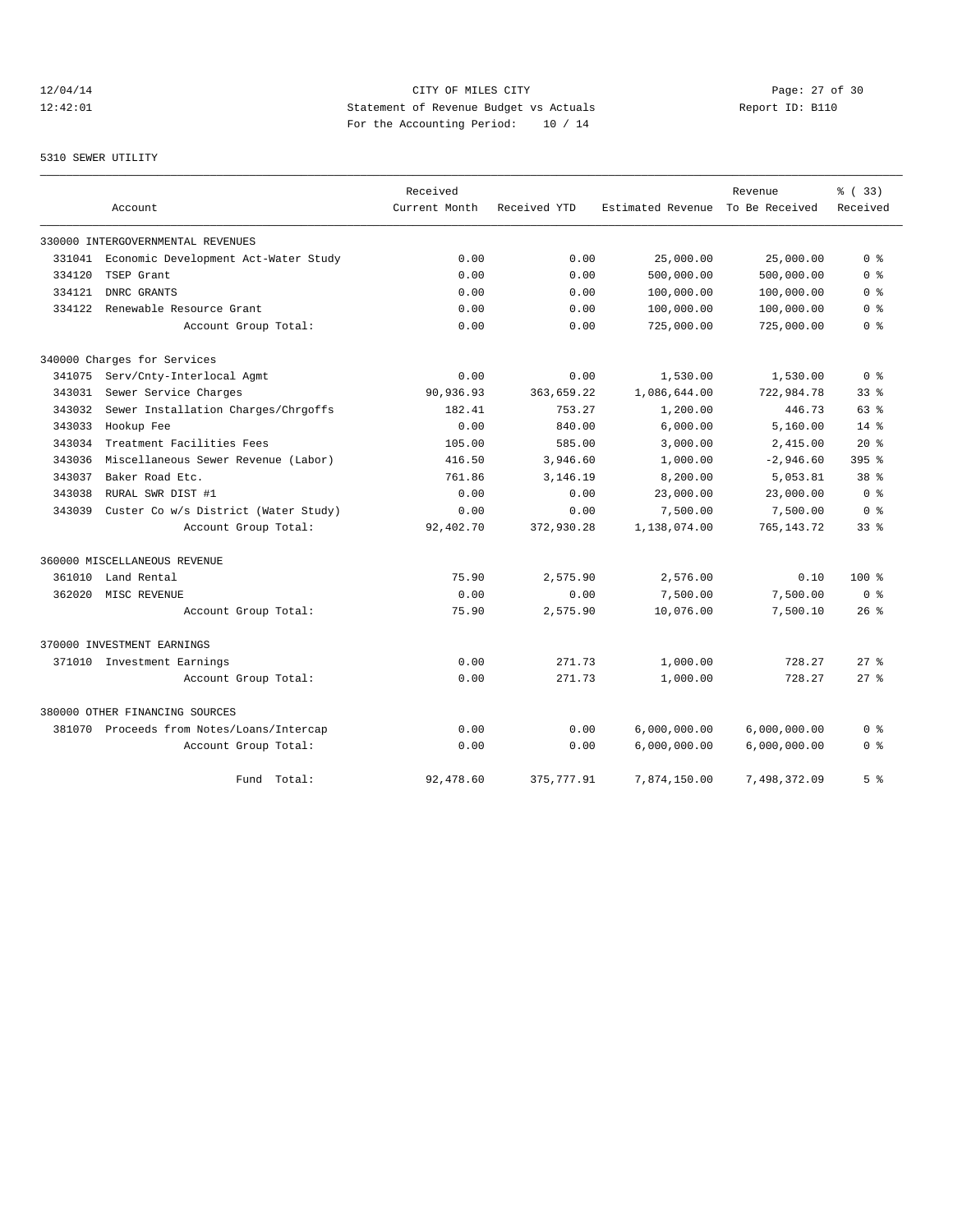# 12/04/14 Page: 28 of 30<br>12:42:01 CITY OF MILES CITY Page: 28 of 30<br>12:42:01 Statement of Revenue Budget vs Actuals<br>For the Accounting Positeir Positeir 10 (14 12:42:01 Statement of Revenue Budget vs Actuals Report ID: B110 For the Accounting Period: 10 / 14

#### 5510 AMBULANCE FUND

|              |                                        | Received      |              |                   | Revenue        | % (33)         |
|--------------|----------------------------------------|---------------|--------------|-------------------|----------------|----------------|
|              | Account                                | Current Month | Received YTD | Estimated Revenue | To Be Received | Received       |
| 310000 TAXES |                                        |               |              |                   |                |                |
| 311010       | Real Property Taxes                    | 230.72        | 328.48       | 6,500.00          | 6,171.52       | 5 <sup>8</sup> |
| 311020       | Personal Property Taxes                | 2.00          | 5.67         | 650.00            | 644.33         | 1 <sup>8</sup> |
| 312000       | Penalty & Interest on Delinquent Taxes | 1.52          | 6.94         | 30.00             | 23.06          | $23$ $%$       |
|              | Account Group Total:                   | 234.24        | 341.09       | 7,180.00          | 6,838.91       | 5 <sup>8</sup> |
|              | 340000 Charges for Services            |               |              |                   |                |                |
| 341075       | Serv/Cnty-Interlocal Agmt              | 0.00          | 0.00         | 27,000.00         | 27,000.00      | 0 <sup>8</sup> |
| 342026       | Ambulance Charges                      | 54,991.76     | 323,286.06   | 784,636.00        | 461, 349.94    | $41*$          |
| 342027       | Ambulance Standby                      | 1,820.00      | 4,340.00     | 5,000.00          | 660.00         | 87%            |
|              | Account Group Total:                   | 56,811.76     | 327,626.06   | 816,636.00        | 489,009.94     | $40*$          |
|              | 360000 MISCELLANEOUS REVENUE           |               |              |                   |                |                |
| 366010       | Misc- From Charge off Accts            | 372.34        | 3,225.75     | 500.00            | $-2,725.75$    | 645 %          |
|              | Account Group Total:                   | 372.34        | 3,225.75     | 500.00            | $-2,725.75$    | 645 %          |
|              | Fund Total:                            | 57, 418.34    | 331,192.90   | 824, 316, 00      | 493, 123, 10   | $40*$          |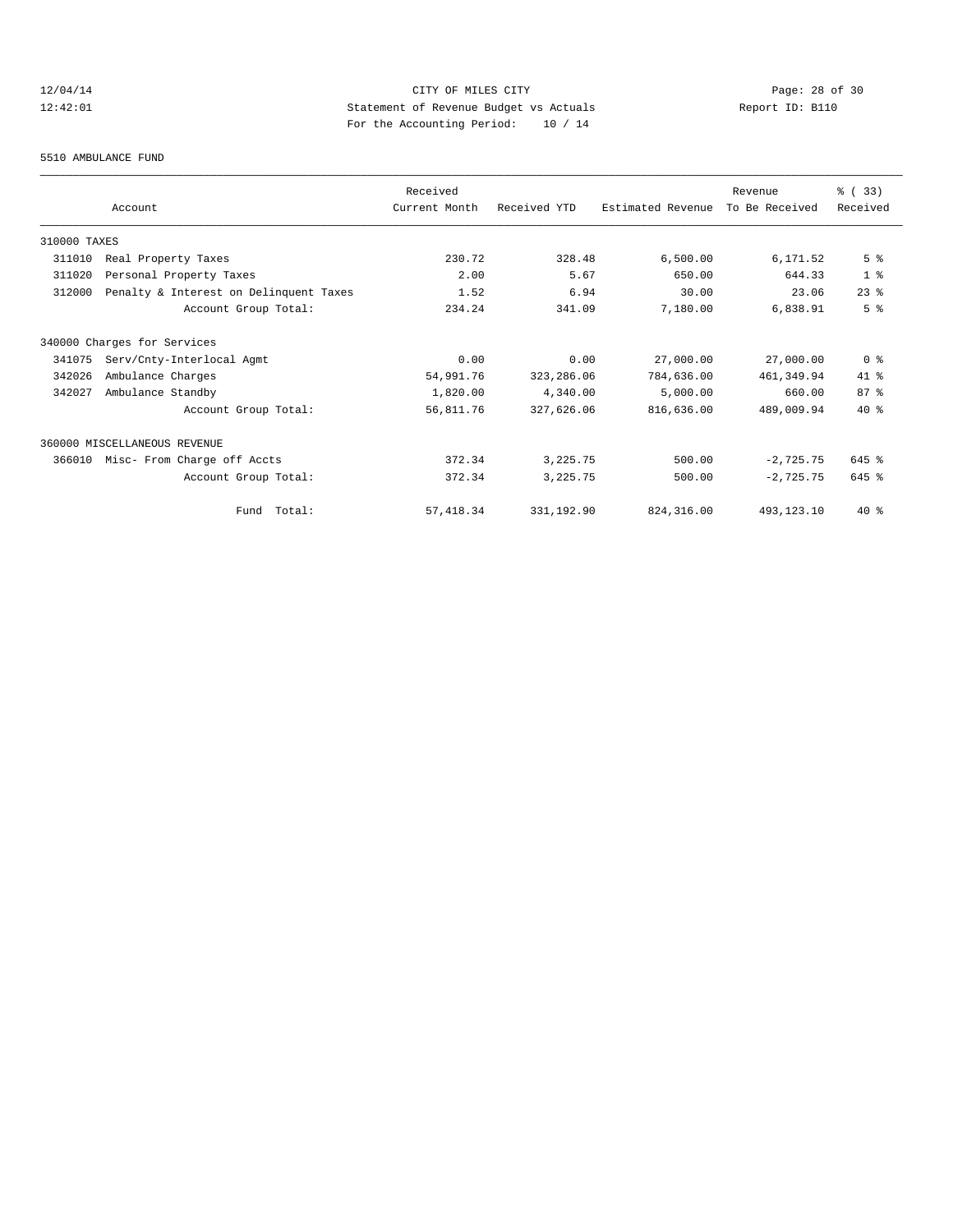# 12/04/14 Page: 29 of 30 12:42:01 Statement of Revenue Budget vs Actuals Report ID: B110 For the Accounting Period: 10 / 14

5610 AIRPORT OPERATING

|              |                                        | Received      |              |                   | Revenue        | % ( 33)                 |
|--------------|----------------------------------------|---------------|--------------|-------------------|----------------|-------------------------|
|              | Account                                | Current Month | Received YTD | Estimated Revenue | To Be Received | Received                |
| 310000 TAXES |                                        |               |              |                   |                |                         |
| 311010       | Real Property Taxes                    | 346.08        | 492.72       | 9,000.00          | 8,507.28       | 5 <sup>8</sup>          |
| 311020       | Personal Property Taxes                | 3.00          | 8.51         | 1,400.00          | 1,391.49       | 1 <sup>8</sup>          |
| 312000       | Penalty & Interest on Delinquent Taxes | 2.27          | 10.40        | 50.00             | 39.60          | $21*$                   |
|              | Account Group Total:                   | 351.35        | 511.63       | 10,450.00         | 9,938.37       | 5 <sup>8</sup>          |
|              | 330000 INTERGOVERNMENTAL REVENUES      |               |              |                   |                |                         |
| 331129       | Federal Aeronautics Admin Grant        | 9,450.00      | 129,338.00   | 0.00              | $-129, 338.00$ | $***$<br>- 옹            |
|              | Account Group Total:                   | 9,450.00      | 129,338.00   | 0.00              | $-129, 338.00$ | $***$ $ \frac{6}{9}$    |
|              | 340000 Charges for Services            |               |              |                   |                |                         |
| 341075       | Serv/Cnty-Interlocal Agmt              | 0.00          | 0.00         | 22,000.00         | 22,000.00      | 0 <sup>8</sup>          |
| 343061       | Landing Fees                           | 0.00          | 445.16       | 2,500.00          | 2,054.84       | 18 <sup>8</sup>         |
| 343062       | Aviation Fuel                          | 39,825.70     | 210,835.33   | 530,000.00        | 319, 164.67    | $40*$                   |
| 343064       | Hangar Rent                            | 4,042.00      | 13, 337.85   | 41,300.00         | 27,962.15      | $32*$                   |
| 343065       | Building Rentals                       | 465.00        | 6,117.33     | 34,000.00         | 27,882.67      | 18 <sup>8</sup>         |
| 343067       | Other - Miscellaneous                  | 0.00          | 0.00         | 5,000.00          | 5,000.00       | $0 \text{ }$ $\text{ }$ |
|              | Account Group Total:                   | 44,332.70     | 230,735.67   | 634,800.00        | 404,064.33     | 36 <sup>8</sup>         |
|              | 360000 MISCELLANEOUS REVENUE           |               |              |                   |                |                         |
| 361010       | Land Rental                            | 0.00          | 6,894.21     | 19,000.00         | 12,105.79      | 36 <sup>8</sup>         |
| 362020       | MISC REVENUE                           | 300.00        | 965.27       | 11,000.00         | 10,034.73      | 9 <sup>8</sup>          |
|              | Account Group Total:                   | 300.00        | 7,859.48     | 30,000.00         | 22,140.52      | $26$ $\frac{6}{3}$      |
|              | 370000 INVESTMENT EARNINGS             |               |              |                   |                |                         |
|              | 371010 Investment Earnings             | 0.00          | 2.04         | 200.00            | 197.96         | 1 <sup>8</sup>          |
|              | Account Group Total:                   | 0.00          | 2.04         | 200.00            | 197.96         | 1 <sup>8</sup>          |
|              | Fund Total:                            | 54, 434.05    | 368,446.82   | 675,450.00        | 307,003.18     | 55 <sup>8</sup>         |